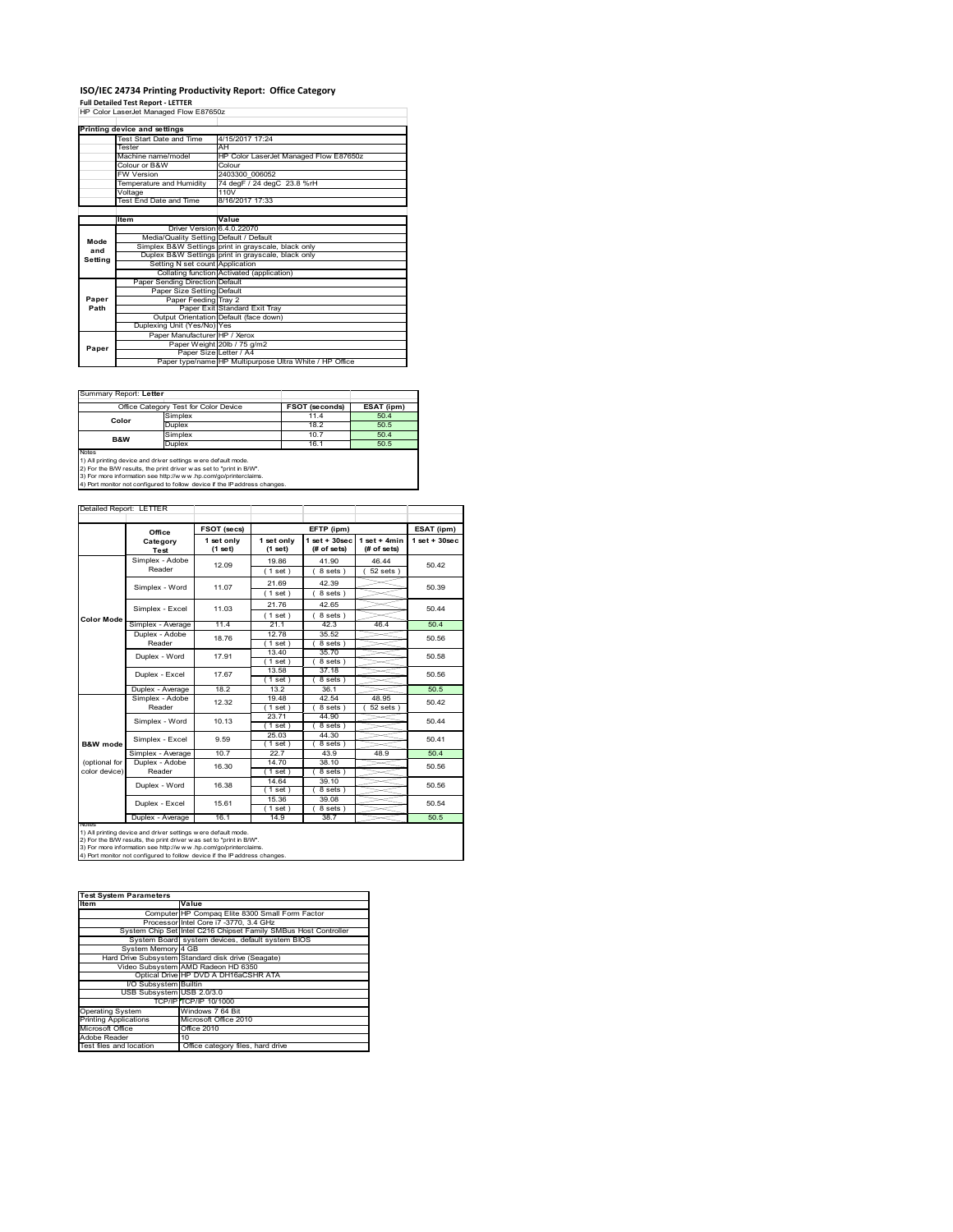# **ISO/IEC 24734 Printing Productivity Report: Office Category Full Detailed Test Report ‐ A4** HP Color LaserJet Managed Flow E87650z

|         | HP Color LaserJet Managed Flow E87650z  |                                                         |  |
|---------|-----------------------------------------|---------------------------------------------------------|--|
|         |                                         |                                                         |  |
|         | Printing device and settings            |                                                         |  |
|         | Test Start Date and Time                | 4/15/2017 17:24                                         |  |
|         | Tester                                  | AH                                                      |  |
|         | Machine name/model                      | HP Color LaserJet Managed Flow E87650z                  |  |
|         | Colour or B&W                           | Colour                                                  |  |
|         | <b>FW Version</b>                       | 2403300 006052                                          |  |
|         | Temperature and Humidity                | 74 degF / 24 degC 23.8 %rH                              |  |
|         | Voltage                                 | 110V                                                    |  |
|         | Test End Date and Time                  | 8/16/2017 17:33                                         |  |
|         |                                         |                                                         |  |
|         | Item                                    | Value                                                   |  |
|         | Driver Version 6.4.0.22070              |                                                         |  |
| Mode    | Media/Quality Setting Default / Default |                                                         |  |
| and     |                                         | Simplex B&W Settings print in grayscale, black only     |  |
|         |                                         | Duplex B&W Settings print in grayscale, black only      |  |
| Setting | Setting N set count Application         |                                                         |  |
|         |                                         | Collating function Activated (application)              |  |
|         | Paper Sending Direction Default         |                                                         |  |
|         | Paper Size Setting Default              |                                                         |  |
| Paper   | Paper Feeding Tray 2                    |                                                         |  |
| Path    |                                         | Paper Exit Standard Exit Tray                           |  |
|         |                                         | Output Orientation Default (face down)                  |  |
|         | Duplexing Unit (Yes/No) Yes             |                                                         |  |
|         | Paper Manufacturer HP / Xerox           |                                                         |  |
| Paper   |                                         | Paper Weight 20lb / 75 g/m2                             |  |
|         | Paper Size Letter / A4                  |                                                         |  |
|         |                                         | Paper type/name HP Multipurpose Ultra White / HP Office |  |

Summary Report: **A4**

|                                                                                                                                                                                                                                               | Office Category Test for Color Device | FSOT (seconds) | ESAT (ipm) |
|-----------------------------------------------------------------------------------------------------------------------------------------------------------------------------------------------------------------------------------------------|---------------------------------------|----------------|------------|
| Colour                                                                                                                                                                                                                                        | Simplex                               | 12.1           | 50.4       |
|                                                                                                                                                                                                                                               | Duplex                                | 18.3           | 50.5       |
| <b>B&amp;W</b>                                                                                                                                                                                                                                | Simplex                               | 9.8            | 50.4       |
|                                                                                                                                                                                                                                               | Duplex                                | 16.0           | 50.5       |
| Notes<br>$\blacksquare$ . The contract of the contract of the contract of the contract of the contract of the contract of the contract of the contract of the contract of the contract of the contract of the contract of the contract of the |                                       |                |            |

Notes<br>1) All printing device and driver settings were default mode.<br>2) For the B/W results, the print driver was set to "print in B/W".<br>3) For more information see http://www.hp.com/go/printerclaims.<br>4) Por more informatio

| Detailed Report: A4            |                                   |                       |                       |                                   |                               |                    |
|--------------------------------|-----------------------------------|-----------------------|-----------------------|-----------------------------------|-------------------------------|--------------------|
|                                | Office                            | FSOT (secs)           |                       | EFTP (ipm)                        |                               | ESAT (ipm)         |
|                                | Category<br>Test                  | 1 set only<br>(1 set) | 1 set only<br>(1 set) | $1$ set + $30$ sec<br>(# of sets) | $1$ set + 4min<br>(# of sets) | $1$ set + $30$ sec |
|                                | Simplex - Adobe<br>Reader         | 12.81                 | 18.74<br>(1 set)      | 41.86<br>8 sets)                  | 47.28<br>$52$ sets $ $        | 50.42              |
|                                | Simplex - Word                    | 11.17                 | 21.49                 | 42.65<br>8 sets)                  |                               | 50.41              |
| Colour                         | Simplex - Excel                   | 12.08                 | $1$ set)<br>19.86     | 41.05                             |                               | 50.42              |
| Mode                           | Simplex - Average                 | 12.1                  | (1 set)<br>20.0       | 8 sets)<br>41.8                   | 47.2                          | 50.4               |
|                                | Duplex - Adobe<br>18.64<br>Reader | 12.88<br>$1$ set $)$  | 36.26<br>8 sets)      |                                   | 50.56                         |                    |
|                                | Duplex - Word                     | 18.17                 | 13.20<br>$1$ set)     | 37.18<br>8 sets)                  |                               | 50.56              |
|                                | Duplex - Excel                    | 17.84                 | 1344<br>$1$ set       | 37.18<br>8 sets                   |                               | 50.58              |
|                                | Duplex - Average                  | 18.3                  | 13.1                  | 36.8                              |                               | 50.5               |
|                                | Simplex - Adobe<br>Reader         | 10.13                 | 23.71<br>$1$ set)     | 42.51<br>8 sets 1                 | 48.81<br>52 sets              | 50.43              |
|                                | Simplex - Word                    | 9.47                  | 25.34<br>$1$ set)     | 44.62<br>8 sets)                  |                               | 50.45              |
| B&W mode                       | Simplex - Excel                   | 9.55                  | 25.14<br>$1$ set $)$  | 44.69<br>8 sets)                  |                               | 50.45              |
|                                | Simplex - Average                 | 9.8                   | 24.7                  | 43.9                              | 48.8                          | 50.4               |
| (optional for<br>color device) | Duplex - Adobe<br>Reader          | 16.32                 | 14.70<br>$1$ set)     | 38.22<br>8 sets)                  |                               | 50.56              |
|                                | Duplex - Word                     | 15.76                 | 15.22<br>$1$ set)     | 38.64<br>8 sets)                  |                               | 50.56              |
|                                | Duplex - Excel                    | 15.72                 | 15.26<br>$1$ set)     | 38.96<br>8 sets)                  |                               | 50.54              |
| <b>INOTES</b>                  | Duplex - Average                  | 16.0                  | 15.0                  | 38.6                              |                               | 50.5               |

notes<br>1) All printing device and driver settings w ere default mode.<br>2) For the B/W results, the print driver was set to "print in B/W".<br>3) For more information see http://www.vhp.com/go/printerclaims.<br>4) For more informat

| <b>Test System Parameters</b> |                                                                 |
|-------------------------------|-----------------------------------------------------------------|
| <b>Item</b>                   | Value                                                           |
|                               | Computer HP Compaq Elite 8300 Small Form Factor                 |
|                               | Processor Intel Core i7 -3770, 3.4 GHz                          |
|                               | System Chip Set Intel C216 Chipset Family SMBus Host Controller |
|                               | System Board system devices, default system BIOS                |
| System Memory 4 GB            |                                                                 |
|                               | Hard Drive Subsystem Standard disk drive (Seagate)              |
|                               | Video Subsystem AMD Radeon HD 6350                              |
|                               | Optical Drive HP DVD A DH16aCSHR ATA                            |
| I/O Subsystem Builtin         |                                                                 |
| USB Subsystem USB 2.0/3.0     |                                                                 |
|                               | TCP/IPITCP/IP 10/1000                                           |
| <b>Operating System</b>       | Windows 7 64 Bit                                                |
| <b>Printing Applications</b>  | Microsoft Office 2010                                           |
| Microsoft Office              | Office 2010                                                     |
| Adobe Reader                  | 10                                                              |
| Test files and location       | Office category files, hard drive                               |
|                               |                                                                 |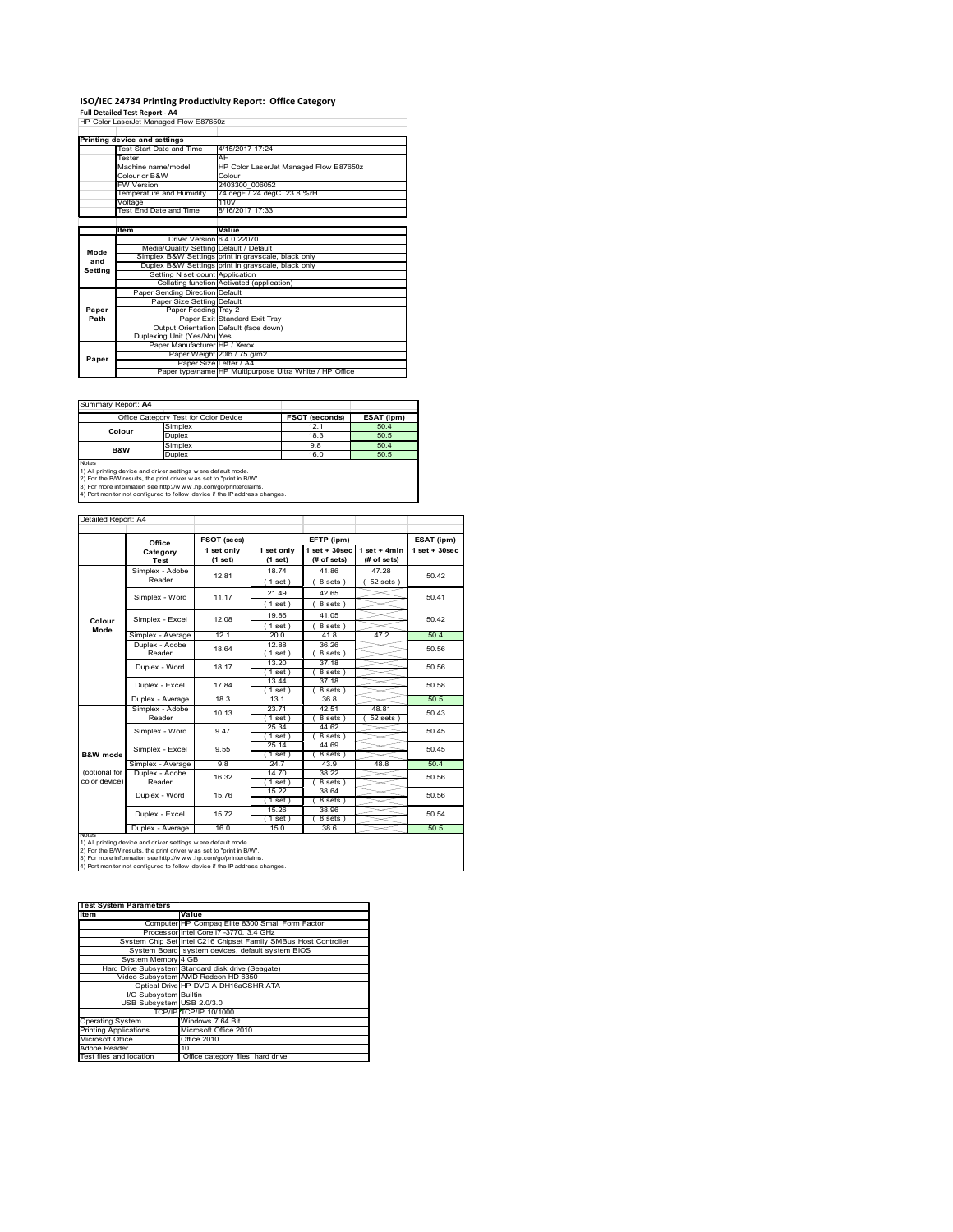# **ISO/IEC 24734 Printing Productivity Report: Office Category Full Detailed Test Report ‐ Tabloid** HP Color LaserJet Managed Flow E87650z

|         | HP Color LaserJet Managed Flow E87650z  |                                                         |  |
|---------|-----------------------------------------|---------------------------------------------------------|--|
|         |                                         |                                                         |  |
|         | Printing device and settings            |                                                         |  |
|         | Test Start Date and Time                | 4/15/2017 17:24                                         |  |
|         | <b>Tester</b>                           | AH                                                      |  |
|         | Machine name/model                      | HP Color LaserJet Managed Flow E87650z                  |  |
|         | Colour or B&W                           | Colour                                                  |  |
|         | <b>FW Version</b>                       | 2403300 006052                                          |  |
|         | Temperature and Humidity                | 74 degF / 24 degC 23.8 %rH                              |  |
|         | Voltage                                 | 110V                                                    |  |
|         | Test End Date and Time                  | 8/16/2017 17:33                                         |  |
|         |                                         |                                                         |  |
|         | <b>Item</b>                             | Value                                                   |  |
|         | Driver Version 6.4.0.22070              |                                                         |  |
| Mode    | Media/Quality Setting Default / Default |                                                         |  |
| and     |                                         | Simplex B&W Settings print in grayscale, black only     |  |
| Setting |                                         | Duplex B&W Settings print in grayscale, black only      |  |
|         | Setting N set count Application         |                                                         |  |
|         |                                         | Collating function Activated (application)              |  |
|         | Paper Sending Direction Default         |                                                         |  |
|         | Paper Size Setting Default              |                                                         |  |
| Paper   | Paper Feeding Tray 2                    |                                                         |  |
| Path    |                                         | Paper Exit Standard Exit Tray                           |  |
|         |                                         | Output Orientation Default (face down)                  |  |
|         | Duplexing Unit (Yes/No) Yes             |                                                         |  |
|         | Paper Manufacturer HP / Xerox           |                                                         |  |
| Paper   |                                         | Paper Weight 20lb / 75 g/m2                             |  |
|         | Paper Size Letter / A4                  |                                                         |  |
|         |                                         | Paper type/name HP Multipurpose Ultra White / HP Office |  |

Summary Report: Tabloid

| Office Category Test for Color Device                                      |                                                                | <b>FSOT (seconds)</b> | ESAT (ipm) |  |  |
|----------------------------------------------------------------------------|----------------------------------------------------------------|-----------------------|------------|--|--|
| Color                                                                      | Simplex                                                        | 11.4                  | 26.9       |  |  |
|                                                                            | Duplex                                                         | 18.2                  | 26.9       |  |  |
| <b>B&amp;W</b>                                                             | Simplex                                                        | 15.1                  | 26.9       |  |  |
|                                                                            | <b>Duplex</b>                                                  | 21.9                  | 26.9       |  |  |
| Notes                                                                      |                                                                |                       |            |  |  |
|                                                                            | 1) All printing device and driver settings w ere default mode. |                       |            |  |  |
| 2) For the B/W results, the print driver was set to "print in B/W".        |                                                                |                       |            |  |  |
| 3) For more information see http://www.hp.com/go/printerclaims.            |                                                                |                       |            |  |  |
| 4) Port monitor not configured to follow device if the IP address changes. |                                                                |                       |            |  |  |

| Detailed Report: Tabloid |                         |                       |                       |                                |                               |                    |
|--------------------------|-------------------------|-----------------------|-----------------------|--------------------------------|-------------------------------|--------------------|
|                          | Office                  | FSOT (secs)           |                       | EFTP (ipm)                     |                               | ESAT (ipm)         |
|                          | Category<br><b>Test</b> | 1 set only<br>(1 set) | 1 set only<br>(1 set) | $1$ set + 30sec<br>(# of sets) | $1$ set + 4min<br>(# of sets) | $1$ set + $30$ sec |
|                          | Simplex - Adobe         | 18.01                 | 13.32                 | 22.15                          | 25.39                         | 26.91              |
|                          | Reader                  |                       | (1 set)               | 5 sets)                        | $29$ sets $)$                 |                    |
|                          | Simplex - Word          | 16.60                 | 14.45                 | 22.66                          |                               | 26.90              |
|                          |                         |                       | $1$ set $)$           | $5 sets$ )                     |                               |                    |
|                          | Simplex - Excel         | 17.09                 | 14.04                 | 22.55                          |                               | 26.90              |
| <b>Color Mode</b>        |                         |                       | (1 set)               | 5 sets)                        |                               |                    |
|                          | Simplex - Average       | 17.3                  | 13.9                  | 22.4                           | 25.3                          | 26.9               |
|                          | Duplex - Adobe          | 26.43                 | 9.06                  | 19.10                          |                               | 27.00              |
|                          | Reader                  |                       | $1$ set)              | 5 sets)                        |                               |                    |
|                          | Duplex - Word           | 23.96                 | 10.00                 | 19.94                          |                               | 26.98              |
|                          |                         |                       | $1$ set)              | 5 sets)                        |                               |                    |
|                          | Duplex - Excel          | 23.64                 | 10.14                 | 20.12                          |                               | 26.98              |
|                          | Duplex - Average        | 24.7                  | $1$ set)<br>97        | $5 sets$ )<br>19.7             |                               | 26.9               |
|                          | Simplex - Adobe         |                       | 15.26                 | 22.73                          | 26.04                         |                    |
|                          | Reader                  | 15.73                 | $1$ set)              | $5 sets$ )                     | $28$ sets $)$                 | 26.90              |
|                          | Simplex - Word          | 15.28                 | 15.72                 | 23.75                          |                               | 26.90              |
|                          |                         |                       | $1$ set)              | $5 sets$ )                     |                               |                    |
|                          | Simplex - Excel         | 14.16                 | 16.95                 | 23.98                          |                               | 26.90              |
| B&W mode                 |                         |                       | $1$ set)              | 5 sets)                        |                               |                    |
|                          | Simplex - Average       | 15.1                  | 15.9                  | 23.4                           | 26.0                          | 26.9               |
| (optional for            | Duplex - Adobe          | 23.62                 | 10.16                 | 20.16                          |                               | 26.98              |
| color device)            | Reader                  |                       | $1$ set)              | $5 sets$ )                     |                               |                    |
|                          | Duplex - Word           | 21.12                 | 11.36<br>$1$ set)     | 21.04<br>$5 sets$ )            |                               | 27.00              |
|                          |                         |                       | 11.46                 | 20.88                          |                               | 26.98              |
|                          | Duplex - Excel          | 20.93                 | $1$ set $)$           | $5 sets$ )                     |                               |                    |
|                          | Duplex - Average        | 21.9                  | 10.9                  | 20.6                           |                               | 26.9               |
| <b>INOTES</b>            |                         |                       |                       |                                |                               |                    |

notes<br>1) All printing device and driver settings w ere default mode.<br>2) For the B/W results, the print driver was set to "print in B/W".<br>3) For more information see http://w w.w. r.p.com/go/printerclaims.<br>4) For more infor

| <b>Test System Parameters</b> |                                                                 |  |
|-------------------------------|-----------------------------------------------------------------|--|
| Item                          | Value                                                           |  |
|                               | Computer HP Compaq Elite 8300 Small Form Factor                 |  |
|                               | Processor Intel Core i7 -3770, 3.4 GHz                          |  |
|                               | System Chip Set Intel C216 Chipset Family SMBus Host Controller |  |
|                               | System Board system devices, default system BIOS                |  |
| System Memory 4 GB            |                                                                 |  |
|                               | Hard Drive Subsystem Standard disk drive (Seagate)              |  |
|                               | Video Subsystem AMD Radeon HD 6350                              |  |
|                               | Optical Drive HP DVD A DH16aCSHR ATA                            |  |
| I/O Subsystem Builtin         |                                                                 |  |
| USB Subsystem USB 2.0/3.0     |                                                                 |  |
|                               | TCP/IPITCP/IP 10/1000                                           |  |
| <b>Operating System</b>       | Windows 7 64 Bit                                                |  |
| <b>Printing Applications</b>  | Microsoft Office 2010                                           |  |
| Microsoft Office              | Office 2010                                                     |  |
| Adobe Reader                  | 10                                                              |  |
| Test files and location       | Office category files, hard drive                               |  |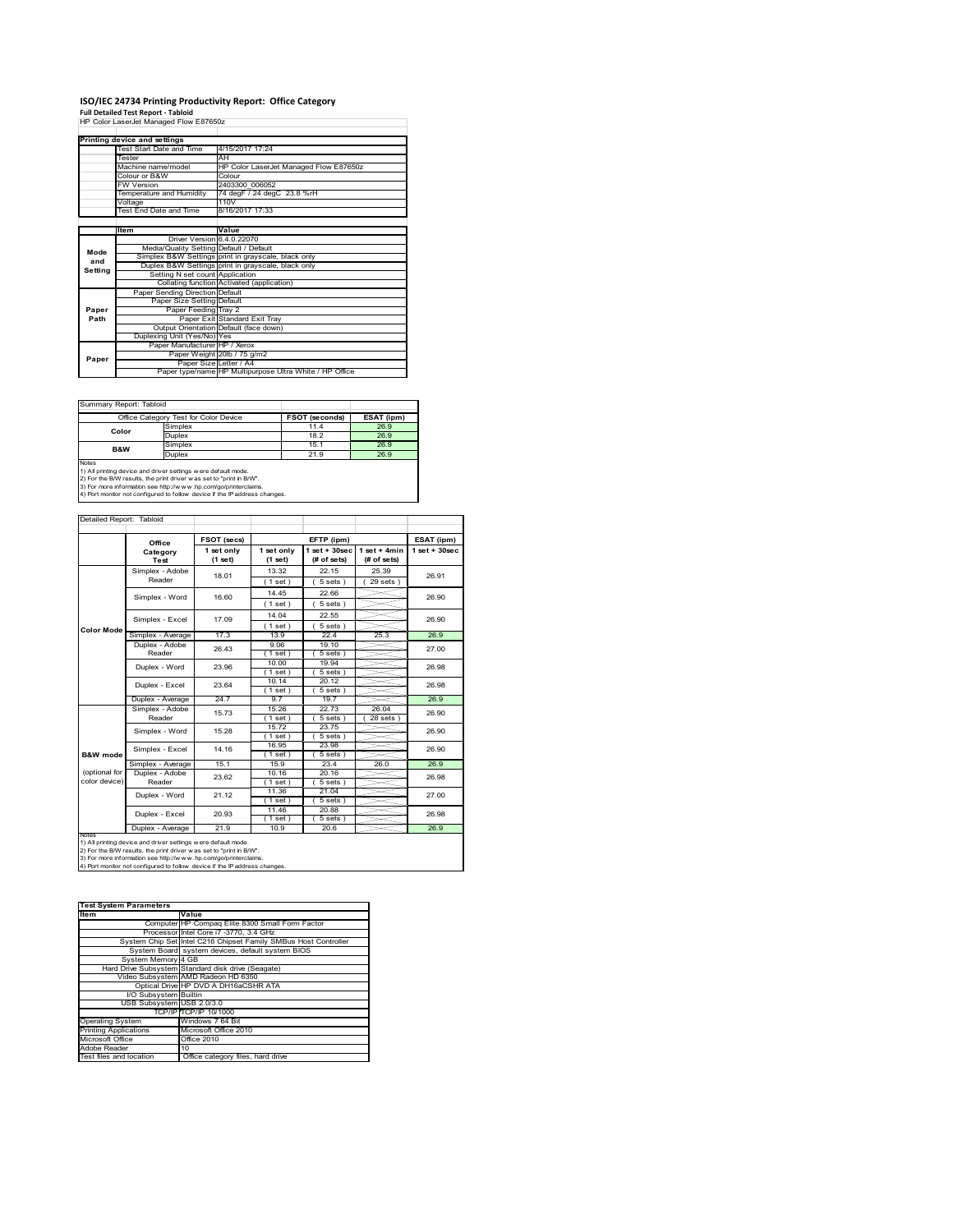# **ISO/IEC 24734 Printing Productivity Report: Office Category Full Detailed Test Report ‐ A3** HP Color LaserJet Managed Flow E87650z

| HP Color LaserJet Managed Flow E87650z |                                         |                                                         |  |  |  |
|----------------------------------------|-----------------------------------------|---------------------------------------------------------|--|--|--|
|                                        |                                         |                                                         |  |  |  |
|                                        | Printing device and settings            |                                                         |  |  |  |
|                                        | Test Start Date and Time                | 4/15/2017 17:24                                         |  |  |  |
|                                        | Tester                                  | AH                                                      |  |  |  |
|                                        | Machine name/model                      | HP Color LaserJet Managed Flow E87650z                  |  |  |  |
|                                        | Colour or B&W                           | Colour                                                  |  |  |  |
|                                        | <b>FW Version</b>                       | 2403300 006052                                          |  |  |  |
|                                        | Temperature and Humidity                | 74 degF / 24 degC 23.8 %rH                              |  |  |  |
|                                        | Voltage                                 | 110V                                                    |  |  |  |
|                                        | Test End Date and Time                  | 8/16/2017 17:33                                         |  |  |  |
|                                        |                                         |                                                         |  |  |  |
|                                        | Item                                    | Value                                                   |  |  |  |
|                                        | Driver Version 6.4.0.22070              |                                                         |  |  |  |
| Mode                                   | Media/Quality Setting Default / Default |                                                         |  |  |  |
| and                                    |                                         | Simplex B&W Settings print in grayscale, black only     |  |  |  |
| Setting                                |                                         | Duplex B&W Settings print in grayscale, black only      |  |  |  |
|                                        | Setting N set count Application         |                                                         |  |  |  |
|                                        |                                         | Collating function Activated (application)              |  |  |  |
|                                        | Paper Sending Direction Default         |                                                         |  |  |  |
|                                        | Paper Size Setting Default              |                                                         |  |  |  |
| Paper                                  | Paper Feeding Tray 2                    |                                                         |  |  |  |
| Path                                   |                                         | Paper Exit Standard Exit Tray                           |  |  |  |
|                                        |                                         | Output Orientation Default (face down)                  |  |  |  |
|                                        | Duplexing Unit (Yes/No) Yes             |                                                         |  |  |  |
|                                        | Paper Manufacturer HP / Xerox           |                                                         |  |  |  |
| Paper                                  |                                         | Paper Weight 20lb / 75 g/m2                             |  |  |  |
|                                        | Paper Size Letter / A4                  |                                                         |  |  |  |
|                                        |                                         | Paper type/name HP Multipurpose Ultra White / HP Office |  |  |  |

Summary Report: A3

|                | Office Category Test for Color Device                        | <b>FSOT (seconds)</b> | ESAT (ipm) |
|----------------|--------------------------------------------------------------|-----------------------|------------|
| Color          | Simplex                                                      | 11.4                  | 26.9       |
|                | Duplex                                                       | 18.2                  | 26.9       |
| <b>B&amp;W</b> | Simplex                                                      | 15.5                  | 26.8       |
|                | Duplex                                                       | 22.2                  | 26.9       |
| Notes          |                                                              |                       |            |
|                | 1) All printing device and driver settings were default mode |                       |            |

1) All printing device and driver settings were default mode.<br>2) For the B/W results, the print driver was set to "print in B/W".<br>3) For more information see http://www.hp.com/go/printerclaims.<br>4) Port monitor not configur

| Detailed Report: A3 |                                     |                       |                         |                                   |                               |                    |  |
|---------------------|-------------------------------------|-----------------------|-------------------------|-----------------------------------|-------------------------------|--------------------|--|
|                     | Office                              | FSOT (secs)           |                         | EFTP (ipm)                        |                               | ESAT (ipm)         |  |
|                     | Category<br>Test                    | 1 set only<br>(1 set) | 1 set only<br>$(1$ set) | $1$ set + $30$ sec<br>(# of sets) | $1$ set + 4min<br>(# of sets) | $1$ set + $30$ sec |  |
|                     | Simplex - Adobe<br>Reader           | 17.78                 | 13.50                   | 21.65                             | 24.92                         | 26.89              |  |
|                     |                                     |                       | (1 set)                 | $5 sets$ )                        | $28$ sets $)$                 |                    |  |
|                     | Simplex - Word                      | 16.40                 | 14.63                   | 22.39                             |                               | 26.90              |  |
|                     |                                     |                       | $1$ set)                | 5 sets)                           |                               |                    |  |
|                     | Simplex - Excel                     | 16.32                 | 14.70                   | 22.91                             |                               | 26.91              |  |
| <b>Color Mode</b>   |                                     |                       | (1 set)                 | 5 sets)                           |                               |                    |  |
|                     | Simplex - Average                   | 16.9                  | 14.2                    | 22.3                              | 24.9                          | 26.9               |  |
|                     | Duplex - Adobe                      | 27.08                 | 8.84                    | 18.26                             |                               | 26.98              |  |
|                     | Reader                              |                       | $1$ set)                | 5 sets)                           |                               |                    |  |
|                     | Duplex - Word                       | 24.14                 | 9.94                    | 19.90                             |                               | 26.98              |  |
|                     |                                     |                       | $1$ set)                | $5 sets$ )                        |                               |                    |  |
|                     | Duplex - Excel                      | 23.80                 | 10.08                   | 19.90                             |                               | 26.98              |  |
|                     |                                     |                       | $1$ set)                | $5 sets$ )                        |                               |                    |  |
|                     | Duplex - Average                    | 25.1                  | 9.6                     | 19.3                              |                               | 26.9               |  |
|                     | Simplex - Adobe                     | 17.82                 | 13.47                   | 23.34                             | 26.14                         | 26.89              |  |
|                     | Reader                              |                       | $1$ set $)$             | $5 sets$ )                        | $28$ sets $)$                 |                    |  |
|                     | Simplex - Word                      | 14.24                 | 16.85                   | 23.93                             |                               | 26.90              |  |
|                     |                                     |                       | $1$ set)                | 5 sets)                           |                               |                    |  |
|                     | Simplex - Excel                     | 14.32                 | 16.76                   | 23.92                             |                               | 26.89              |  |
| B&W mode            |                                     | 15.5                  | $1$ set $)$<br>15.6     | $5 sets$ )<br>23.7                | 26.1                          | 26.8               |  |
| (optional for       | Simplex - Average<br>Duplex - Adobe |                       | 10.04                   | 20.04                             |                               |                    |  |
| color device)       | Reader                              | 23.89                 | $1$ set)                | $5 sets$ )                        |                               | 26.98              |  |
|                     |                                     |                       | 11.18                   | 20.94                             |                               |                    |  |
|                     | Duplex - Word                       | 21.45                 | (1 set)                 | 5 sets)                           |                               | 26.98              |  |
|                     |                                     |                       | 11.38                   | 20.86                             |                               |                    |  |
|                     | Duplex - Excel                      | 21.05                 | $1$ set)                | 5 sets                            |                               | 26.98              |  |
|                     | Duplex - Average                    | 22.2                  | 10.8                    | 20.6                              |                               | 26.9               |  |
| <b>INOTES</b>       |                                     |                       |                         |                                   |                               |                    |  |

notes<br>1) All printing device and driver settings w ere default mode.<br>2) For the B/W results, the print driver was set to "print in B/W".<br>3) For more information see http://www.vhp.com/go/printerclaims.<br>4) For more informat

| <b>Test System Parameters</b> |                                                                 |  |  |  |
|-------------------------------|-----------------------------------------------------------------|--|--|--|
| <b>Item</b>                   | Value                                                           |  |  |  |
|                               | Computer HP Compaq Elite 8300 Small Form Factor                 |  |  |  |
|                               | Processor Intel Core i7 -3770, 3.4 GHz                          |  |  |  |
|                               | System Chip Set Intel C216 Chipset Family SMBus Host Controller |  |  |  |
|                               | System Board system devices, default system BIOS                |  |  |  |
| System Memory 4 GB            |                                                                 |  |  |  |
|                               | Hard Drive Subsystem Standard disk drive (Seagate)              |  |  |  |
|                               | Video Subsystem AMD Radeon HD 6350                              |  |  |  |
|                               | Optical Drive HP DVD A DH16aCSHR ATA                            |  |  |  |
| I/O Subsystem Builtin         |                                                                 |  |  |  |
| USB Subsystem USB 2.0/3.0     |                                                                 |  |  |  |
|                               | TCP/IPITCP/IP 10/1000                                           |  |  |  |
| <b>Operating System</b>       | Windows 7 64 Bit                                                |  |  |  |
| <b>Printing Applications</b>  | Microsoft Office 2010                                           |  |  |  |
| Microsoft Office              | Office 2010                                                     |  |  |  |
| Adobe Reader                  | 10                                                              |  |  |  |
| Test files and location       | Office category files, hard drive                               |  |  |  |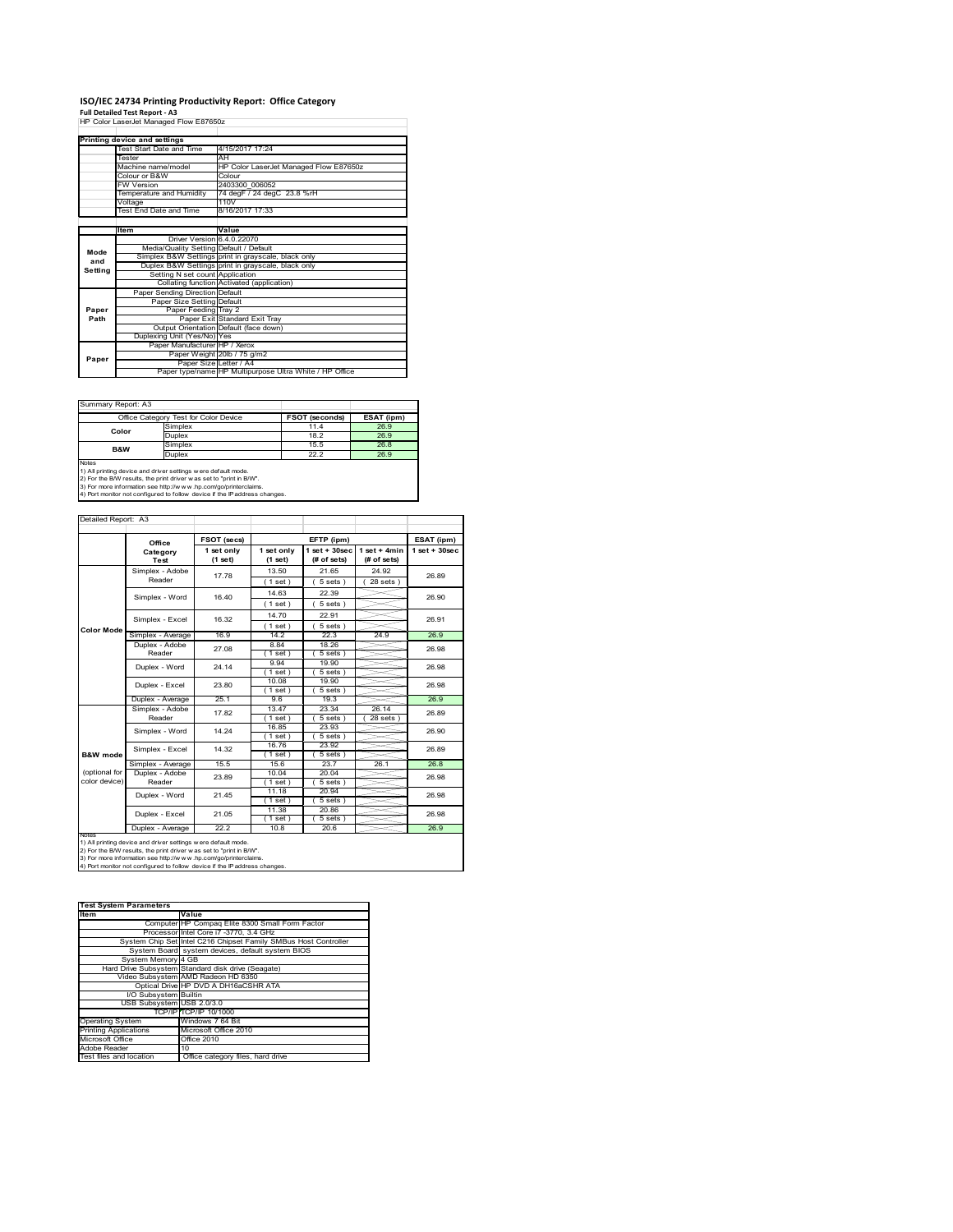#### **ISO/IEC 24734 Printing Productivity Report: Office Category**

**Feature Performance Full Report ‐ Office Feature Performance Test** HP Color LaserJet Managed Flow E87650z

|         | Printing device and settings            |                                                         |
|---------|-----------------------------------------|---------------------------------------------------------|
|         | Test Start Date and Time                | 4/15/2017 17:24                                         |
|         | Tester                                  | AH                                                      |
|         | Machine name/model                      | HP Color LaserJet Managed Flow E87650z                  |
|         | Colour or B&W                           | Colour                                                  |
|         | <b>FW Version</b>                       | 2403300 006052                                          |
|         | Temperature and Humidity                | 74 degF / 24 degC 23.8 %rH                              |
|         | Voltage                                 | 110V                                                    |
|         | Test End Date and Time                  | 8/16/2017 17:33                                         |
|         |                                         |                                                         |
|         | ltem                                    | Value                                                   |
|         | Driver Version 6.4.0.22070              |                                                         |
| Mode    | Media/Quality Setting Default / Default |                                                         |
| and     |                                         | Simplex B&W Settings print in grayscale, black only     |
| Setting |                                         | Duplex B&W Settings print in grayscale, black only      |
|         | Setting N set count Application         |                                                         |
|         |                                         | Collating function Activated (application)              |
|         | Paper Sending Direction Default         |                                                         |
|         | Paper Size Setting Default              |                                                         |
| Paper   | Paper Feeding Tray 2                    |                                                         |
| Path    |                                         | Paper Exit Standard Exit Tray                           |
|         |                                         | Output Orientation Default (face down)                  |
|         | Duplexing Unit (Yes/No) Yes             |                                                         |
|         | Paper Manufacturer HP / Xerox           |                                                         |
| Paper   |                                         | Paper Weight 20lb / 75 g/m2                             |
|         | Paper Size Letter / A4                  |                                                         |
|         |                                         | Paper type/name HP Multipurpose Ultra White / HP Office |

|                            |                                           |      | <b>Feature Performance Ratio</b> |  |
|----------------------------|-------------------------------------------|------|----------------------------------|--|
| <b>Printing Modes</b>      |                                           |      | A5 and Legal                     |  |
|                            | (Feature Adobe Reader - Office test file) |      |                                  |  |
| A5 Landscape Feed - Colour | Simplex                                   | 113% | 100%                             |  |
| A5 Portrait Feed - Colour  | Simplex                                   | 101% | 100%                             |  |
| Legal - Colour             | Simplex                                   | 79%  | 60%                              |  |
| Legal - Colour             | Duplex                                    | 63%  | 60%                              |  |
| A5 Landscape Feed - B/W    | Simplex                                   |      |                                  |  |
| A5 Portrait Feed - B/W     | Simplex                                   | 99%  | 100%                             |  |
| Legal - B/W                | Simplex<br>Legal - B/W<br>Duplex          |      |                                  |  |
|                            |                                           |      |                                  |  |

1) All printing device and driver settings were default mode.<br>2) Test conducted with 8-paper Office Feature Performance file.<br>3) For more information see http://www.hp.com/go/printerclaims.<br>4) Port monitor not configured t

**FSOT Base ESAT Base 1 set FSOT (secs) 1 set + 30 sec ESAT (ipm) FSOT (base) FSOT (feature) ESAT (feature) ESAT (base) Simplex A5 Landscape Feed - Colour 18.97 50.42 16.87 50.4 113% 100% 100% Simplex A5 Portrait Feed - Colour 18.97 50.42** 18.86 50.4 101% 100% **Legal Simplex - Colour 18.97** 18.97 50.42 24.13 30.3 79% 60% **Legal Duplex - Colour 18.97** 50.42 30.19 30.3 63% 60% **Simplex A5 Landscape Feed - B/W** 15.53 50.4 16.3 50.4 96% 99% **Simplex A5 Portrait Feed - B/W** 15.53 50.4 15.75 50.4 99% 100% **Legal Simplex - B/W 15.53** 50.4 22.75 30.3 69% 60% **Legal Duplex - B/W** 15.53 50.4 27.41 30.3 57% 60% Notes<br>1) All printing device and driver settings w ere default mode.<br>2) Test conducted with 8-paper Office Feature Performance file<br>3) For more information see http://www.hp.com/go/printerclaims.<br>4) Por more information se **Feature Performance Full Report - Feature Printing Mode: 'Office' Feature Performance Test Feature Performance A5 and Legal Base Printing Mode Printing Modes Feature Adobe Reader - Office test file (8-page)**

|        | <b>Test System Parameters</b> |                                                                 |
|--------|-------------------------------|-----------------------------------------------------------------|
|        | <b>Item</b>                   | Value                                                           |
|        |                               | Computer HP Compaq Elite 8300 Small Form Factor                 |
|        |                               | Processor Intel Core i7 -3770, 3.4 GHz                          |
|        |                               | System Chip Set Intel C216 Chipset Family SMBus Host Controller |
|        |                               | System Board system devices, default system BIOS                |
| Test   | System Memory 4 GB            |                                                                 |
| System |                               | Hard Drive Subsystem Standard disk drive (Seagate)              |
|        |                               | Video Subsystem AMD Radeon HD 6350                              |
|        |                               | Optical Drive HP DVD A DH16aCSHR ATA                            |
|        | I/O Subsystem Builtin         |                                                                 |
|        | USB Subsystem USB 2.0/3.0     |                                                                 |
| I/O    |                               | TCP/IPITCP/IP 10/1000                                           |
|        | <b>Operating System</b>       | Windows 7 64 Bit                                                |
|        | <b>Printing Applications</b>  | Microsoft Office 2010                                           |
|        | Software Microsoft Office     | Office 2010                                                     |
|        | Adobe Reader                  | 10                                                              |
|        | Test files and location       | Office category files, hard drive                               |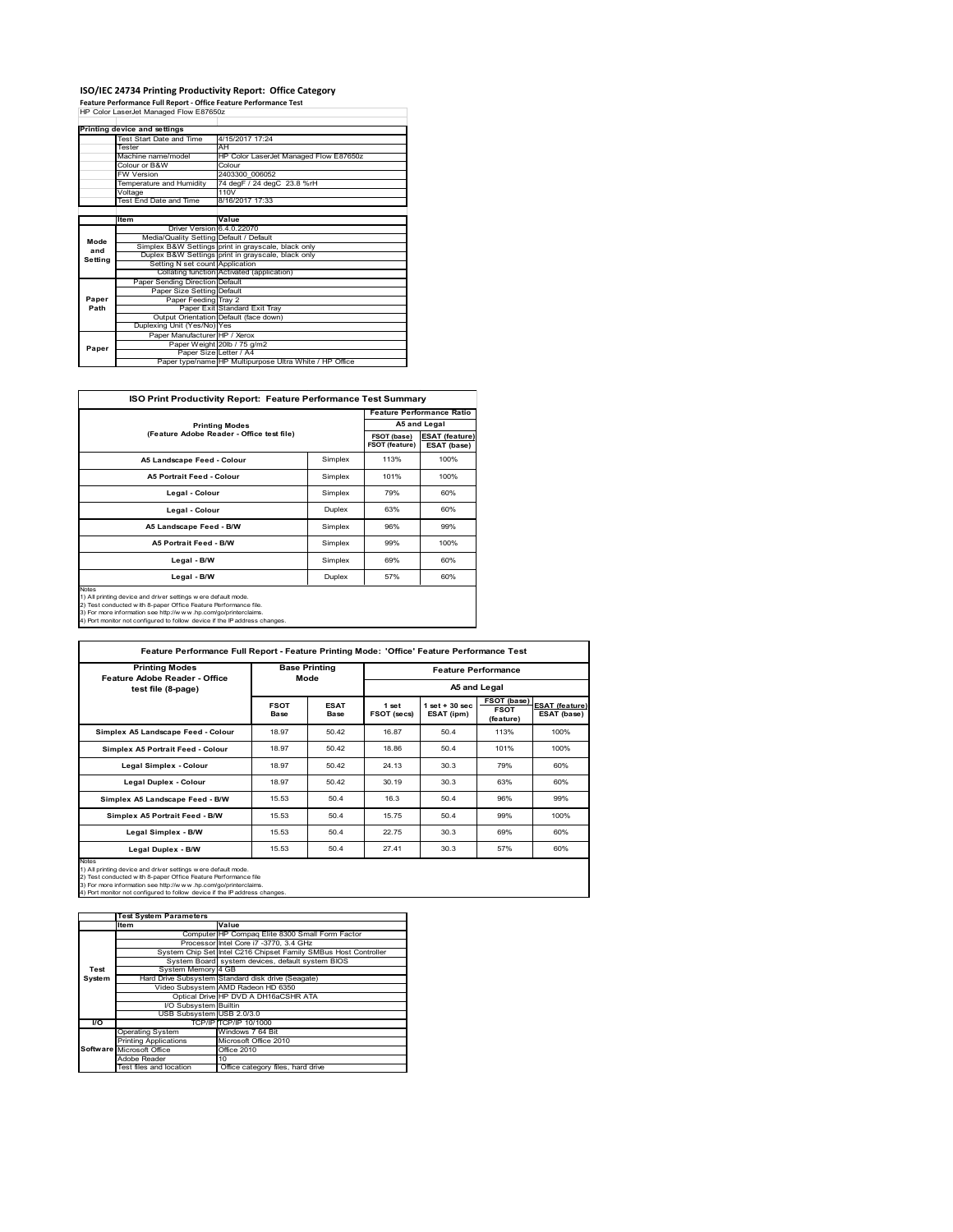#### **ISO/IEC 17629 First Print Out Time Report: Office Category Full Detailed Test Report ‐ LETTER**

|  |  |  | HP Color LaserJet Managed Flow E87650z |
|--|--|--|----------------------------------------|

|            | Printing device and settings |                                        |  |  |  |
|------------|------------------------------|----------------------------------------|--|--|--|
|            | Test Start Date and Time     | 4/15/2017 17:24                        |  |  |  |
|            | Tester                       | AH                                     |  |  |  |
|            | Machine name/model           | HP Color LaserJet Managed Flow E87650z |  |  |  |
|            | Colour or B&W                | Colour                                 |  |  |  |
|            | <b>FW Version</b>            | 2403300 006052                         |  |  |  |
|            | Configuration (options)      | Default                                |  |  |  |
|            | Controller                   | unknown                                |  |  |  |
|            | Printing device page count   | Not Specified                          |  |  |  |
|            | Printing supplies page count | Not Specified                          |  |  |  |
|            | Temperature and Humidity     | 74 degF / 24 degC 23.8 %rH             |  |  |  |
|            | Voltage                      | 110V                                   |  |  |  |
|            | Test End Date and Time       | 8/16/2017 17:33                        |  |  |  |
|            |                              |                                        |  |  |  |
|            | <b>Item</b>                  | Value                                  |  |  |  |
| Mode       | PDL and driver version       | 6.4.0.22070                            |  |  |  |
| and        | Print Quality mode           | default                                |  |  |  |
| Setting    | <b>B&amp;W</b> settings      | default                                |  |  |  |
|            | Paper feed orientation       | Short Edge                             |  |  |  |
| Paper      | Paper type setting           | default                                |  |  |  |
|            | Paper feeding                | Standard cassette                      |  |  |  |
|            | Paper exit                   | Standard exit tray                     |  |  |  |
| Paper Path | Output orientation           | default (face up or face down)         |  |  |  |

**ISO First Page Out Time Summary Report: Office Category**

| Summary Report: Letter                                              |         |                                                                            |
|---------------------------------------------------------------------|---------|----------------------------------------------------------------------------|
|                                                                     |         | FPOT from Ready (seconds)                                                  |
| Color                                                               | Simplex | 7.64                                                                       |
|                                                                     | Duplex  |                                                                            |
| <b>B&amp;W</b>                                                      | Simplex | 6.08                                                                       |
|                                                                     | Duplex  |                                                                            |
| Notes                                                               |         |                                                                            |
| 1) All printing device and driver settings w ere default mode.      |         |                                                                            |
| 2) For the B/W results, the print driver was set to "print in B/W". |         |                                                                            |
| 3) For more information see http://www.hp.com/go/printerclaims.     |         |                                                                            |
|                                                                     |         | 4) Port monitor not configured to follow device if the IP address changes. |
| 5) Page counts w ere collected after completion of the tests.       |         |                                                                            |

|                                                        |                                                                                                                                                                                                                                                                                                                                                                                                             | ISO First Page Out Time Report: Office Category |                    |                              |                      |                              |                          |
|--------------------------------------------------------|-------------------------------------------------------------------------------------------------------------------------------------------------------------------------------------------------------------------------------------------------------------------------------------------------------------------------------------------------------------------------------------------------------------|-------------------------------------------------|--------------------|------------------------------|----------------------|------------------------------|--------------------------|
| <b>Detailed Report: LETTER</b>                         |                                                                                                                                                                                                                                                                                                                                                                                                             |                                                 |                    |                              |                      |                              |                          |
|                                                        |                                                                                                                                                                                                                                                                                                                                                                                                             | Word<br>(seconds)                               | Excel<br>(seconds) | Adobe<br>Reader<br>(seconds) | Average<br>(seconds) | <b>Delay Time</b>            |                          |
|                                                        | FPOT from Ready - Simplex                                                                                                                                                                                                                                                                                                                                                                                   | 7 34                                            | 7.69               | 7.87                         | 7.64                 | 21 Seconds                   |                          |
|                                                        | FPOT from Ready - Duplex                                                                                                                                                                                                                                                                                                                                                                                    |                                                 |                    |                              |                      |                              |                          |
| <b>Color Mode</b>                                      | FPOT from Sleep - Simplex                                                                                                                                                                                                                                                                                                                                                                                   |                                                 |                    | 45.80                        |                      | 76 Minutes                   |                          |
|                                                        | Recovery Time                                                                                                                                                                                                                                                                                                                                                                                               |                                                 |                    | 37.9                         |                      |                              |                          |
|                                                        | FPOT from Off - Simplex                                                                                                                                                                                                                                                                                                                                                                                     |                                                 |                    | 182.95                       |                      |                              |                          |
|                                                        | Warm-up Time                                                                                                                                                                                                                                                                                                                                                                                                |                                                 |                    | 175.08                       |                      |                              |                          |
|                                                        | FPOT from Ready - Simplex                                                                                                                                                                                                                                                                                                                                                                                   | 5.88                                            | 6.04               | 6.32                         | 6.08                 | 21 Seconds                   |                          |
|                                                        | FPOT from Ready - Duplex                                                                                                                                                                                                                                                                                                                                                                                    |                                                 |                    |                              |                      |                              |                          |
| <b>B&amp;W Mode</b>                                    | FPOT from Sleep - Simplex                                                                                                                                                                                                                                                                                                                                                                                   |                                                 |                    | 44.17                        |                      | 76 Minutes                   |                          |
|                                                        | Recovery Time                                                                                                                                                                                                                                                                                                                                                                                               |                                                 |                    | 37.8                         |                      |                              |                          |
|                                                        |                                                                                                                                                                                                                                                                                                                                                                                                             |                                                 |                    |                              |                      |                              |                          |
|                                                        | FPOT from Off - Simplex                                                                                                                                                                                                                                                                                                                                                                                     |                                                 |                    | 197.30                       |                      |                              |                          |
| Notes                                                  | Warm-up Time                                                                                                                                                                                                                                                                                                                                                                                                |                                                 |                    | 190.98                       |                      |                              |                          |
| <b>HP Data Table</b><br><b>Detailed Report: LETTER</b> | 1) All printing device and driver settings w ere default mode.<br>2) For the B/W results, the print driver was set to "print in B/W".<br>3) For more information see http://www.hp.com/go/printerclaims.<br>4) Port monitor not configured to follow device if the IP address changes.<br>5) Page counts w ere collected after completion of the tests.<br>6) Details for FPOT from Sleep are show n below. | <b>FPOT Avg</b>                                 | FPOT (secs)        | FPOT (secs)                  | FPOT (secs)          |                              |                          |
|                                                        |                                                                                                                                                                                                                                                                                                                                                                                                             | (secs)                                          | <b>Iteration 1</b> | <b>Iteration 2</b>           | Iteration 3          | Application                  | Delay Time               |
| <b>Color Mode</b>                                      | FPOT from Sleep<br>FPOT from Sleep (15 minutes)<br>HP/Non ISO Test                                                                                                                                                                                                                                                                                                                                          | 45.80<br>19.92                                  | 46.12<br>19.95     | 45.48<br>19.89               | N/A<br>N/A           | Adobe Reader<br>Adobe Reader | 76 Minutes<br>15 Minutes |
|                                                        | FPOT from Sleep                                                                                                                                                                                                                                                                                                                                                                                             | 44.17                                           | 43.63              | 44.70                        | N/A                  | Adobe Reader                 | 76 Minutes               |

|            | <b>Test System Parameters</b> |                                                       |  |
|------------|-------------------------------|-------------------------------------------------------|--|
|            | lte m                         | Value                                                 |  |
|            | Computer                      | HP Compag Elite 8300 Small Form Factor                |  |
|            | Processor                     | Intel Core i7 -3770, 3.4 GHz                          |  |
|            | System Chip Set               | Intel C216 Chipset Family SMBus Host Controller       |  |
|            | System Board                  | system devices, default system BIOS                   |  |
| Test       | <b>System Memory</b>          | 4 GB                                                  |  |
| System     | <b>Hard Drive Subsystem</b>   | Standard disk drive (Seagate)                         |  |
|            | Video Subsystem               | AMD Radeon HD 6350                                    |  |
|            | Optical Drive                 | HP DVD A DH16aCSHR ATA                                |  |
|            | I/O Subsystem                 | Builtin                                               |  |
|            | <b>USB Subsystem</b>          | USB 2.0/3.0                                           |  |
| Printing   |                               |                                                       |  |
| Device     | TCP/IP                        | 10/1000                                               |  |
| Connection |                               |                                                       |  |
|            | <b>Operating System</b>       | Windows 7 Business/Ultimate, 64 bit, Build 7601, SP 1 |  |
|            | <b>Printing Applications</b>  | Microsoft Office 2010 SP2                             |  |
| Software   |                               | Adobe Reader 10.1.4                                   |  |
|            | <b>Print Driver</b>           | 6.4.0.22070                                           |  |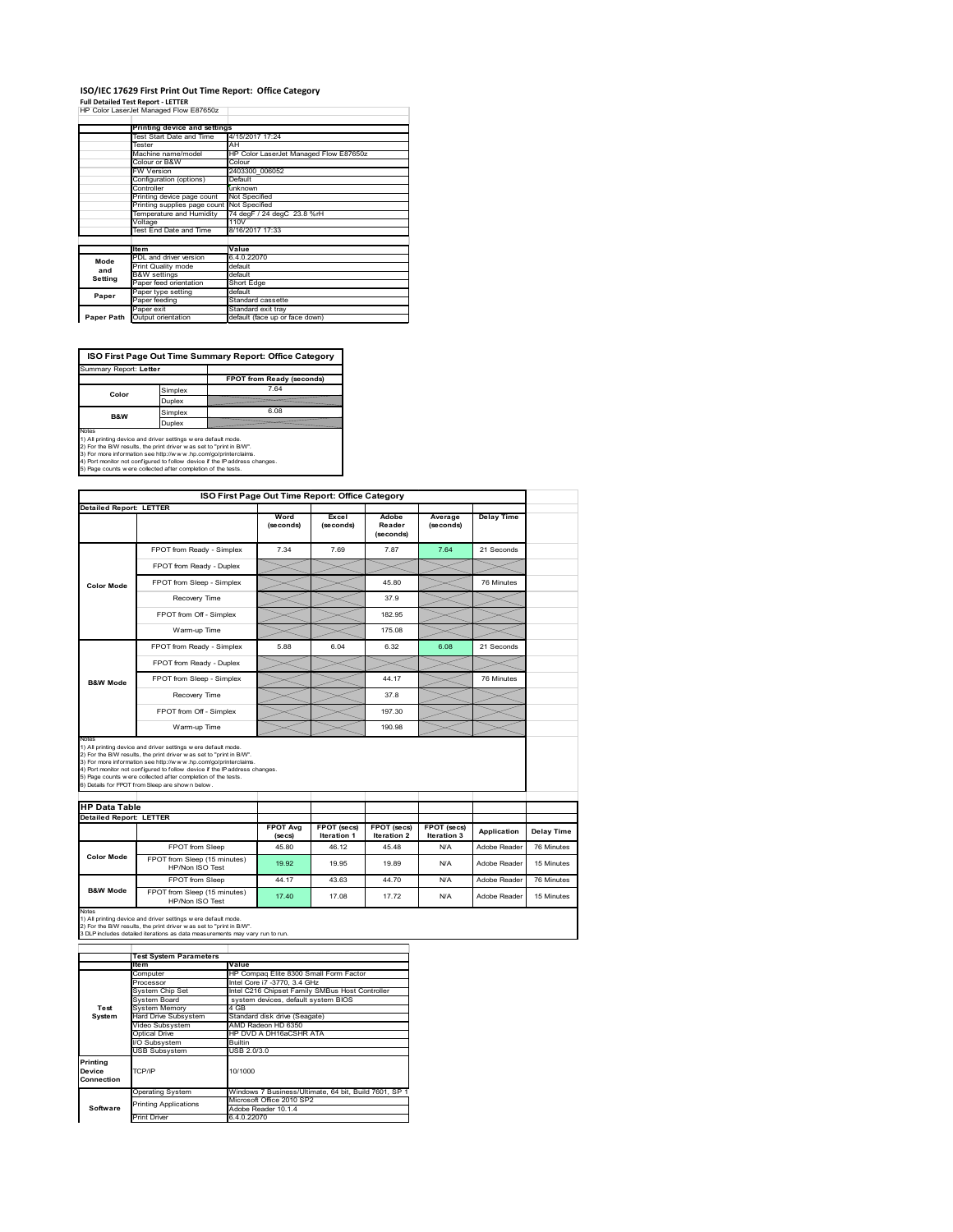# **ISO/IEC 17629 First Print Out Time Report: Office Category**

**Full Detailed Test Report ‐ A4** HP Color LaserJet Managed Flow E87650z

|            | Printing device and settings |                                        |  |  |  |
|------------|------------------------------|----------------------------------------|--|--|--|
|            | Test Start Date and Time     | 4/15/2017 17:24                        |  |  |  |
|            | Tester                       | AH                                     |  |  |  |
|            | Machine name/model           | HP Color LaserJet Managed Flow E87650z |  |  |  |
|            | Colour or B&W                | Colour                                 |  |  |  |
|            | <b>FW Version</b>            | 2403300 006052                         |  |  |  |
|            | Configuration (options)      | Default                                |  |  |  |
|            | Controller                   | unknown                                |  |  |  |
|            | Printing device page count   | Not Specified                          |  |  |  |
|            | Printing supplies page count | Not Specified                          |  |  |  |
|            | Temperature and Humidity     | 74 degF / 24 degC 23.8 %rH             |  |  |  |
|            | Voltage                      | 110V                                   |  |  |  |
|            | Test End Date and Time       | 8/16/2017 17:33                        |  |  |  |
|            |                              |                                        |  |  |  |
|            | <b>Item</b>                  | Value                                  |  |  |  |
| Mode       | PDL and driver version       | 6.4.0.22070                            |  |  |  |
| and        | Print Quality mode           | default                                |  |  |  |
| Setting    | <b>B&amp;W</b> settings      | default                                |  |  |  |
|            | Paper feed orientation       | Short Edge                             |  |  |  |
| Paper      | Paper type setting           | default                                |  |  |  |
|            | Paper feeding                | Standard cassette                      |  |  |  |
|            | Paper exit                   | Standard exit tray                     |  |  |  |
| Paper Path | Output orientation           | default (face up or face down)         |  |  |  |

**ISO First Page Out Time Summary Report: Office Category**

| Summary Report: A4 |         |                           |
|--------------------|---------|---------------------------|
|                    |         | FPOT from Ready (seconds) |
| Colour             | Simplex | 7 7 7                     |
|                    | Duplex  |                           |
| <b>B&amp;W</b>     | Simplex | 6.21                      |
|                    | Duplex  |                           |
|                    |         |                           |

Notes<br>1) All printing device and driver settings were default mode.<br>2) For the BAV results, the print driver was set to "print in BAV".<br>3) For more information see http://www.hp.com/golprinterclaims.<br>4) Port monitor not co

|                      |                                                                                                                                                                                                                                                                                                                                                                                                             | ISO First Page Out Time Report: Office Category |                                   |                                   |                            |                   |            |  |
|----------------------|-------------------------------------------------------------------------------------------------------------------------------------------------------------------------------------------------------------------------------------------------------------------------------------------------------------------------------------------------------------------------------------------------------------|-------------------------------------------------|-----------------------------------|-----------------------------------|----------------------------|-------------------|------------|--|
|                      | Detailed Report: A4                                                                                                                                                                                                                                                                                                                                                                                         |                                                 |                                   |                                   |                            |                   |            |  |
|                      |                                                                                                                                                                                                                                                                                                                                                                                                             | Word<br>(seconds)                               | Excel<br>(seconds)                | Adobe<br>Reader<br>(seconds)      | Average<br>(seconds)       | <b>Delay Time</b> |            |  |
|                      | FPOT from Ready - Simplex                                                                                                                                                                                                                                                                                                                                                                                   | 7.38                                            | 7.51                              | 8.40                              | 7.77                       | 21 Seconds        |            |  |
|                      | FPOT from Ready - Duplex                                                                                                                                                                                                                                                                                                                                                                                    |                                                 |                                   |                                   |                            |                   |            |  |
| <b>Color Mode</b>    | FPOT from Sleep - Simplex                                                                                                                                                                                                                                                                                                                                                                                   |                                                 |                                   | 45.82                             |                            | 76 Minutes        |            |  |
|                      | Recovery Time                                                                                                                                                                                                                                                                                                                                                                                               |                                                 |                                   | 37.4                              |                            |                   |            |  |
|                      | FPOT from Off - Simplex                                                                                                                                                                                                                                                                                                                                                                                     |                                                 |                                   | 188.82                            |                            |                   |            |  |
|                      | Warm-up Time                                                                                                                                                                                                                                                                                                                                                                                                |                                                 |                                   | 180.42                            |                            |                   |            |  |
|                      | FPOT from Ready - Simplex                                                                                                                                                                                                                                                                                                                                                                                   | 6.06                                            | 6.02                              | 6.55                              | 6.21                       | 21 Seconds        |            |  |
| <b>B&amp;W Mode</b>  | FPOT from Ready - Duplex                                                                                                                                                                                                                                                                                                                                                                                    |                                                 |                                   |                                   |                            |                   |            |  |
|                      | FPOT from Sleep - Simplex                                                                                                                                                                                                                                                                                                                                                                                   |                                                 |                                   | 43.95                             |                            | 76 Minutes        |            |  |
|                      | Recovery Time                                                                                                                                                                                                                                                                                                                                                                                               |                                                 |                                   | 374                               |                            |                   |            |  |
|                      |                                                                                                                                                                                                                                                                                                                                                                                                             |                                                 |                                   |                                   |                            |                   |            |  |
|                      | FPOT from Off - Simplex                                                                                                                                                                                                                                                                                                                                                                                     |                                                 |                                   | 19747                             |                            |                   |            |  |
| Notes                | Warm-up Time                                                                                                                                                                                                                                                                                                                                                                                                |                                                 |                                   | 190.92                            |                            |                   |            |  |
| <b>HP Data Table</b> | 1) All printing device and driver settings w ere default mode.<br>2) For the B/W results, the print driver was set to "print in B/W".<br>3) For more information see http://www.hp.com/go/printerclaims.<br>4) Port monitor not configured to follow device if the IP address changes.<br>5) Page counts w ere collected after completion of the tests.<br>6) Details for FPOT from Sleep are show n below. |                                                 |                                   |                                   |                            |                   |            |  |
| Detailed Report: A4  |                                                                                                                                                                                                                                                                                                                                                                                                             |                                                 |                                   |                                   |                            |                   |            |  |
|                      |                                                                                                                                                                                                                                                                                                                                                                                                             | <b>FPOT Avg</b><br>(se cs)                      | FPOT (secs)<br><b>Iteration 1</b> | FPOT (secs)<br><b>Iteration 2</b> | FPOT (secs)<br>Iteration 3 | Application       | Delay Time |  |
|                      | FPOT from Sleep                                                                                                                                                                                                                                                                                                                                                                                             | 45.82                                           | 45.49                             | 46.14                             | N/A                        | Adobe Reader      | 76 Minutes |  |
| <b>Color Mode</b>    | FPOT from Sleep (15 minutes)<br>HP/Non ISO Test                                                                                                                                                                                                                                                                                                                                                             | 19.55                                           | 19.32                             | 19 78                             | N/A                        | Adobe Reader      | 15 Minutes |  |
| <b>B&amp;W Mode</b>  | FPOT from Sleep                                                                                                                                                                                                                                                                                                                                                                                             | 43.95                                           | 43.99                             | 43.90                             | N/A                        | Adobe Reader      | 76 Minutes |  |

1) All printing device and driver settings w ere default mode.<br>2) For the B/W results, the print driver w as set to "print in B/W".<br>3 DLP includes detailed iterations as data measurements may vary run to run.

|                                  | <b>Test System Parameters</b> |                                                       |  |  |
|----------------------------------|-------------------------------|-------------------------------------------------------|--|--|
|                                  | lte m                         | Value                                                 |  |  |
|                                  | Computer                      | HP Compag Elite 8300 Small Form Factor                |  |  |
|                                  | Processor                     | Intel Core i7 -3770, 3.4 GHz                          |  |  |
|                                  | System Chip Set               | Intel C216 Chipset Family SMBus Host Controller       |  |  |
|                                  | System Board                  | system devices, default system BIOS                   |  |  |
| Test                             | <b>System Memory</b>          | 4 GB                                                  |  |  |
| System                           | <b>Hard Drive Subsystem</b>   | Standard disk drive (Seagate)                         |  |  |
|                                  | Video Subsystem               | AMD Radeon HD 6350                                    |  |  |
|                                  | Optical Drive                 | HP DVD A DH16aCSHR ATA                                |  |  |
|                                  | I/O Subsystem                 | <b>Builtin</b>                                        |  |  |
|                                  | <b>USB Subsystem</b>          | USB 2.0/3.0                                           |  |  |
| Printing<br>Device<br>Connection | TCP/IP                        | 10/1000                                               |  |  |
|                                  | <b>Operating System</b>       | Windows 7 Business/Ultimate, 64 bit, Build 7601, SP 1 |  |  |
|                                  | <b>Printing Applications</b>  | Microsoft Office 2010 SP2                             |  |  |
| Software                         |                               | Adobe Reader 10.1.4                                   |  |  |
|                                  | <b>Print Driver</b>           | 6.4.0.22070                                           |  |  |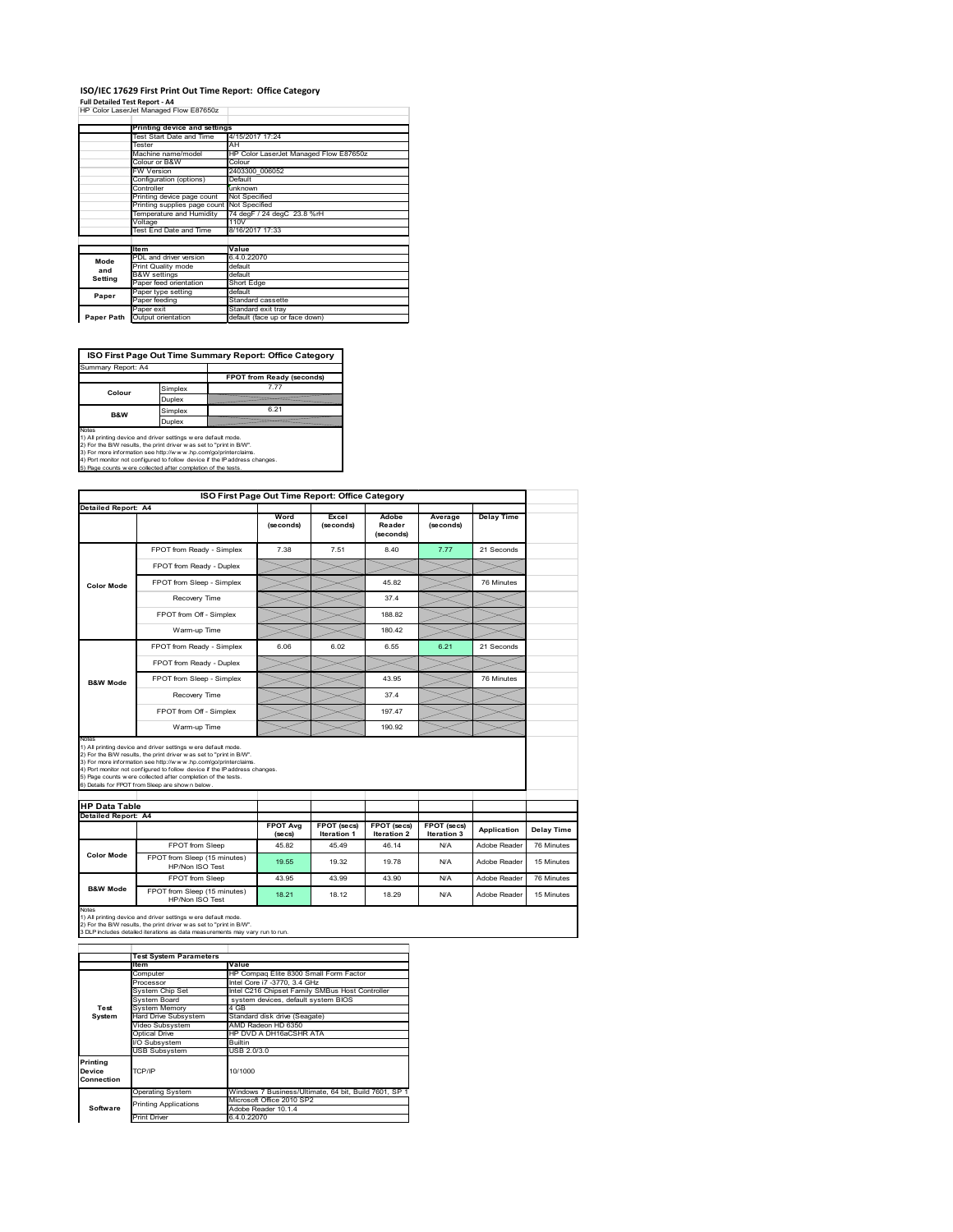### **ISO/IEC 29183 Copy Productivity Report**

### **Full Detailed Test Report ‐ LETTER**

|           | HP Color LaserJet Managed Flow E87650z   |                                                           |  |
|-----------|------------------------------------------|-----------------------------------------------------------|--|
|           |                                          |                                                           |  |
|           | <b>Machine Setup Information</b>         |                                                           |  |
|           | Test Start Date and Time 4/16/2017 12:18 |                                                           |  |
|           | <b>Tester</b> AH                         |                                                           |  |
|           |                                          | Machine name/model HP Color LaserJet Managed Flow E87650z |  |
|           | Colour or B&W Colour                     |                                                           |  |
|           |                                          | FW Version 2403300 006052                                 |  |
|           | Configuration (options) Not Specified    |                                                           |  |
|           |                                          | Temperature and Humidity 74 degF / 24 degC 23.8 %rH       |  |
|           | Test End Date and Time: 8/22/2017 14:33  |                                                           |  |
|           |                                          |                                                           |  |
|           | Pre-set Item                             | Pre-set Value                                             |  |
| Mode      | <b>Output Resolution Default</b>         |                                                           |  |
|           | Output Quality Default                   |                                                           |  |
|           |                                          | Copying Mode Colour for Colour and B&W for B&W            |  |
|           | Auto Density Adjustment Default          |                                                           |  |
|           |                                          | Collating function Set in Control Panel                   |  |
| Paper     | Paper Sending Direction Default          |                                                           |  |
|           | Paper Type Setting Default               |                                                           |  |
| Paper     | Paper Feeding Tray 2                     |                                                           |  |
| Path      | Paper Exit Default                       |                                                           |  |
|           |                                          | Face Up Exit Default (face down)                          |  |
|           | <b>Fixing Capability Default</b>         |                                                           |  |
| Temporary | Image Quality Stability Default          |                                                           |  |
| Stop      | Capacity of Paper Default                |                                                           |  |
|           | Others None                              |                                                           |  |
|           |                                          |                                                           |  |
|           | Paper Manufacturer HP / Xerox            |                                                           |  |
|           |                                          | Paper Weight 20lb / 75 g/m2                               |  |
| Paper     | Paper Size Letter / A4                   |                                                           |  |
|           |                                          | Paper type/name HP Multipurpose Ultra White / HP Office   |  |

| Summary Report: Letter |              |             |
|------------------------|--------------|-------------|
|                        |              |             |
|                        | <b>sFCOT</b> | sESAT (ipm) |
| Color                  | 6.2          | 50.4        |
| <b>B&amp;W</b>         |              | 50.4        |
| <b>Nickon</b>          |              |             |

Notes<br>First Copy Out and Copy Speed measured using ISO/IEC 29183, excludes first set of test<br>documents. For more information see http://www..hp.com/go/printerclaims. Exact speed varies

depending on the system configuration and document.<br>Only Target A w as used, all test documents have the same Saturated throughput. Reference<br>ISO/IEC29183:2010 Clause 5, Sections 5.3.1 and 5.3.2

| Detailed Report: LETTER |               |              |       |             |                |             |
|-------------------------|---------------|--------------|-------|-------------|----------------|-------------|
|                         |               |              |       | sEFTP (ipm) |                |             |
|                         | <b>Target</b> | sFCOT (secs) | 1copy | 1copy+30sec | 1copy+4minutes | sESAT (ipm) |
|                         | A             | 6.24         | 9.63  | 40.82       | 47.03          | 50.40       |
|                         |               |              |       | 27 sets     | 203 sets       |             |
|                         | В             |              |       |             |                |             |
|                         |               |              |       |             |                |             |
| Color                   | C             |              |       |             |                |             |
|                         |               |              |       |             |                |             |
|                         | D             |              |       |             |                |             |
|                         | Average       | 6.2          | 9.6   | 40.8        | 47.0           | 50.4        |
|                         | A             | 4.65         | 12.92 | 40.42       | 49.00          | 50.42       |
|                         |               |              |       | 27 sets     | 207 sets       |             |
|                         | B             |              |       |             |                |             |
|                         |               |              |       |             |                |             |
| B&W                     | C             |              |       |             |                |             |
|                         |               |              |       |             |                |             |
|                         | D             |              |       |             |                |             |
|                         | Average       | 4.7          | 12.9  | 40.4        | 49.0           | 50.4        |

#### Notes

First Copy Out and Copy Speed measured using ISO/IEC 29183, excludes first set of test documents. For more information see<br>http://w w w.hp.com/go/printerclaims. Exact speed varies depending on the system configuration and 5.3.1 and 5.3.2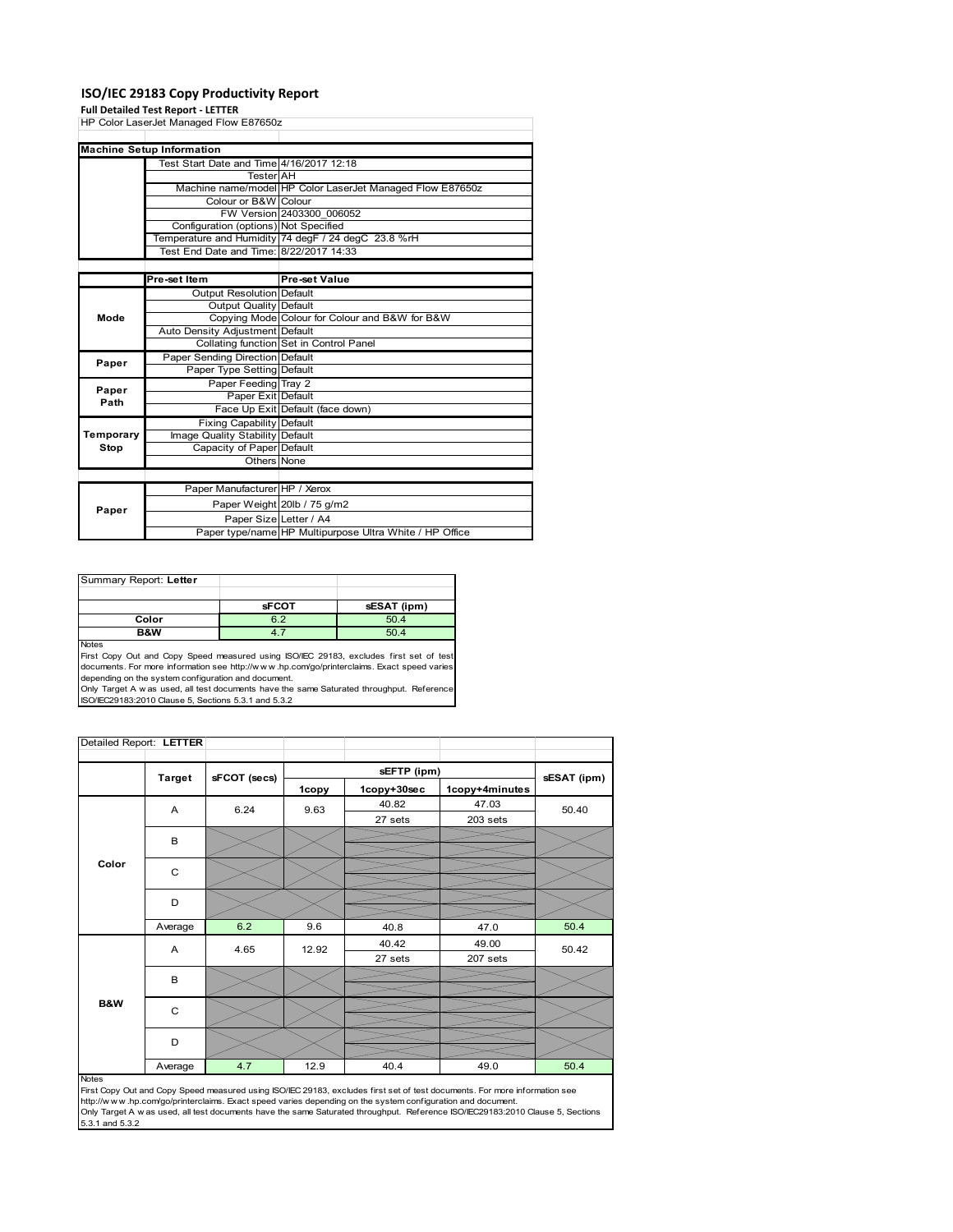### **ISO/IEC 29183 Copy Productivity Report**

### **Full Detailed Test Report ‐ A4**

|           | HP Color LaserJet Managed Flow E87650z   |                                                           |  |
|-----------|------------------------------------------|-----------------------------------------------------------|--|
|           |                                          |                                                           |  |
|           | <b>Machine Setup Information</b>         |                                                           |  |
|           | Test Start Date and Time 4/16/2017 12:18 |                                                           |  |
|           | <b>Tester</b> AH                         |                                                           |  |
|           |                                          | Machine name/model HP Color LaserJet Managed Flow E87650z |  |
|           | Colour or B&W Colour                     |                                                           |  |
|           |                                          | FW Version 2403300 006052                                 |  |
|           | Configuration (options) Not Specified    |                                                           |  |
|           |                                          | Temperature and Humidity 74 degF / 24 degC 23.8 %rH       |  |
|           | Test End Date and Time: 8/22/2017 14:33  |                                                           |  |
|           |                                          |                                                           |  |
|           | Pre-set Item                             | <b>Pre-set Value</b>                                      |  |
|           | <b>Output Resolution Default</b>         |                                                           |  |
|           | Output Quality Default                   |                                                           |  |
| Mode      |                                          | Copying Mode Colour for Colour and B&W for B&W            |  |
|           | Auto Density Adjustment Default          |                                                           |  |
|           |                                          | Collating function Set in Control Panel                   |  |
| Paper     | Paper Sending Direction Default          |                                                           |  |
|           | Paper Type Setting Default               |                                                           |  |
| Paper     | Paper Feeding Tray 2                     |                                                           |  |
| Path      | Paper Exit Default                       |                                                           |  |
|           |                                          | Face Up Exit Default (face down)                          |  |
|           | <b>Fixing Capability Default</b>         |                                                           |  |
| Temporary | Image Quality Stability Default          |                                                           |  |
| Stop      | Capacity of Paper Default                |                                                           |  |
|           | Others None                              |                                                           |  |
|           |                                          |                                                           |  |
|           | Paper Manufacturer HP / Xerox            |                                                           |  |
|           |                                          | Paper Weight 20lb / 75 g/m2                               |  |
| Paper     | Paper Size Letter / A4                   |                                                           |  |
|           |                                          | Paper type/name HP Multipurpose Ultra White / HP Office   |  |

| Summary Report: A4 |              |             |
|--------------------|--------------|-------------|
|                    |              |             |
|                    | <b>sFCOT</b> | sESAT (ipm) |
| Colour             | 6.5          | 50.4        |
| B&W                | 5.9          | 50.4        |
| <b>Notes</b>       |              |             |

First Copy Out and Copy Speed measured using ISO/IEC 29183, excludes first set of test documents. For more information see http://w w w .hp.com/go/printerclaims. Exact speed varies

depending on the system configuration and document.<br>Only Target A w as used, all test documents have the same Saturated throughput. Reference<br>ISO/IEC29183:2010 Clause 5, Sections 5.3.1 and 5.3.2

| Detailed Report: A4 |               |              |       |             |                |             |
|---------------------|---------------|--------------|-------|-------------|----------------|-------------|
|                     |               |              |       | sEFTP (ipm) |                |             |
|                     | <b>Target</b> | sFCOT (secs) | 1copy | 1copy+30sec | 1copy+4minutes | sESAT (ipm) |
|                     | A             | 6.53         | 9.29  | 40.36       | 47.41          | 50.41       |
|                     |               |              |       | 27 sets     | 205 sets       |             |
|                     | B             |              |       |             |                |             |
| Colour              |               |              |       |             |                |             |
|                     | C             |              |       |             |                |             |
|                     |               |              |       |             |                |             |
|                     | D             |              |       |             |                |             |
|                     |               |              |       |             |                |             |
|                     | Average       | 6.5          | 9.3   | 40.4        | 47.4           | 50.4        |
|                     | A             | 5.90         | 10.43 | 41.43       | 48.89          | 50.42       |
|                     |               |              |       | 27 sets     | 203 sets       |             |
|                     | B             |              |       |             |                |             |
| B&W                 |               |              |       |             |                |             |
|                     | C             |              |       |             |                |             |
|                     |               |              |       |             |                |             |
|                     | D             |              |       |             |                |             |
|                     | Average       | 5.9          | 10.4  | 41.4        | 48.9           | 50.4        |

Average 6.9 10.4 41.4 48.9 50.4<br>
First Copy Out and Copy Speed measured using ISO/IEC 29183, excludes first set of test documents. For more information see<br>
First://www.hp.com/go/printerclaims. Exact speed varies depending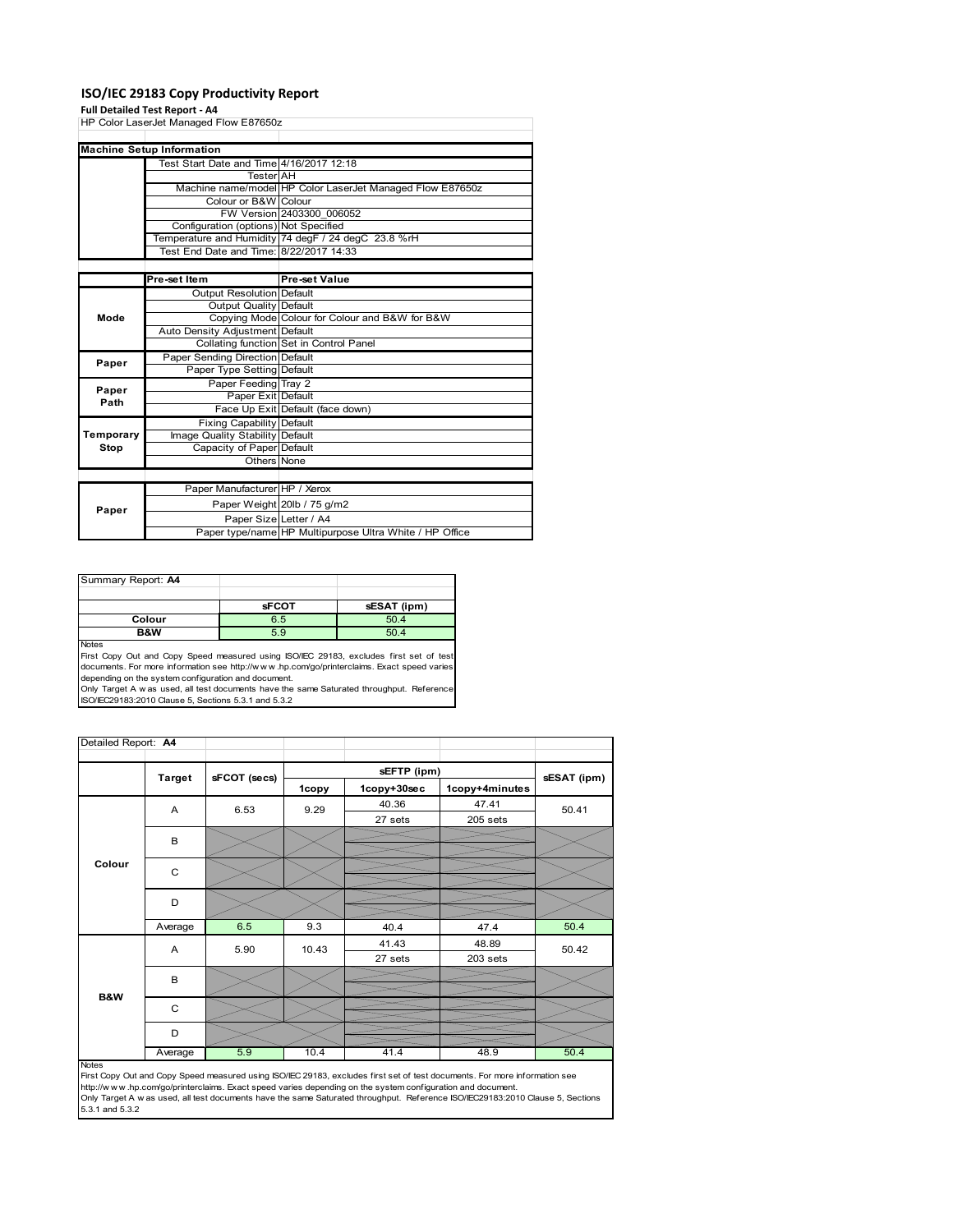# **ISO/IEC 24735 Copy Productivity Report**

**Full Detailed Test Report ‐ LETTER**

| <b>Machine Setup Information</b>         |                                                                 |  |  |  |  |
|------------------------------------------|-----------------------------------------------------------------|--|--|--|--|
| Test Start Date and Time 8/23/2017 10:52 |                                                                 |  |  |  |  |
| TesterIAH                                |                                                                 |  |  |  |  |
|                                          | Machine name/model HP Color LaserJet Managed Flow E87650z       |  |  |  |  |
| Colour or B&W Colour                     |                                                                 |  |  |  |  |
|                                          | FW Version 2403300 006052                                       |  |  |  |  |
| Configuration (options) Not Specified    |                                                                 |  |  |  |  |
|                                          | Temperature and Humidity 74 degF / 24 degC 23.8 %rH             |  |  |  |  |
| Test End Date and Time: 8/24/2017 10:05  |                                                                 |  |  |  |  |
|                                          |                                                                 |  |  |  |  |
| Pre-set Item                             | <b>Pre-set Value</b>                                            |  |  |  |  |
| <b>Output Resolution Default</b>         |                                                                 |  |  |  |  |
| <b>Output Quality Default</b>            |                                                                 |  |  |  |  |
| Copying Mode Default                     |                                                                 |  |  |  |  |
| Auto Density Adjustment Default          |                                                                 |  |  |  |  |
|                                          | Collating function Activated (if not activated in default mode) |  |  |  |  |
| Paper Sending Direction Default          |                                                                 |  |  |  |  |
| Paper Type Setting Default               |                                                                 |  |  |  |  |
|                                          | Paper Feeding Standard cassette                                 |  |  |  |  |
|                                          | Paper Exit Standard exit tray                                   |  |  |  |  |
| Face Up Exit Default                     |                                                                 |  |  |  |  |
| <b>Fixing Capability Default</b>         |                                                                 |  |  |  |  |
| Image Quality Stability Default          |                                                                 |  |  |  |  |
| Capacity of Paper Default                |                                                                 |  |  |  |  |
|                                          | Others Default                                                  |  |  |  |  |
|                                          |                                                                 |  |  |  |  |
| Paper Manufacturer HP / Xerox            |                                                                 |  |  |  |  |
|                                          | Paper Weight 20lb / 75 g/m2                                     |  |  |  |  |
| Paper Size Letter / A4                   |                                                                 |  |  |  |  |

| <b>ISO/IEC 24735 Copy Productivity Report</b> |             |                                                     |            |                  |                 |                 |  |
|-----------------------------------------------|-------------|-----------------------------------------------------|------------|------------------|-----------------|-----------------|--|
| Detailed Report: LETTER                       |             |                                                     |            |                  |                 |                 |  |
|                                               | Copying     | FSOT (secs)                                         |            | EFTP (ipm)       |                 | ESAT (ipm)      |  |
|                                               | <b>Mode</b> | 1 set only                                          | 1 set only | 1 set + $30$ sec | 1 set $+$ 4 min | $1$ set + 30sec |  |
|                                               | 1:1         | 14.98                                               | 16.04      | 40.25            | 47.44           | 50.42           |  |
| <b>Color Mode</b>                             |             |                                                     | (1 set)    | 8 sets           | 52 sets         |                 |  |
|                                               | 1:2         | 22.78                                               | 10.52      | 34.64            |                 | 50.56           |  |
|                                               |             |                                                     | (1 set)    | 8 sets           |                 |                 |  |
|                                               | 2:2         | 21.53                                               | 11.14      | 35.60            |                 | 50.56           |  |
|                                               |             |                                                     | (1 set)    | 8 sets           |                 |                 |  |
|                                               | 1:1         | 13.29                                               | 18.06      | 43.51            | 48.42           | 50.43           |  |
|                                               |             |                                                     |            | 9 sets           | 52 sets         |                 |  |
| <b>B&amp;W</b> mode                           | 1:2         | 20.93                                               | 11.46      | 36.74            |                 | 50.56           |  |
|                                               |             |                                                     |            | 8 sets           |                 |                 |  |
|                                               | 2:2         | 19.08                                               | 12.58      | 36.24            |                 | 50.56           |  |
|                                               |             |                                                     |            | 8 sets           |                 |                 |  |
| <b>Notes</b>                                  |             | Reports located: http://www.hp.com/go/printerclaims |            |                  |                 |                 |  |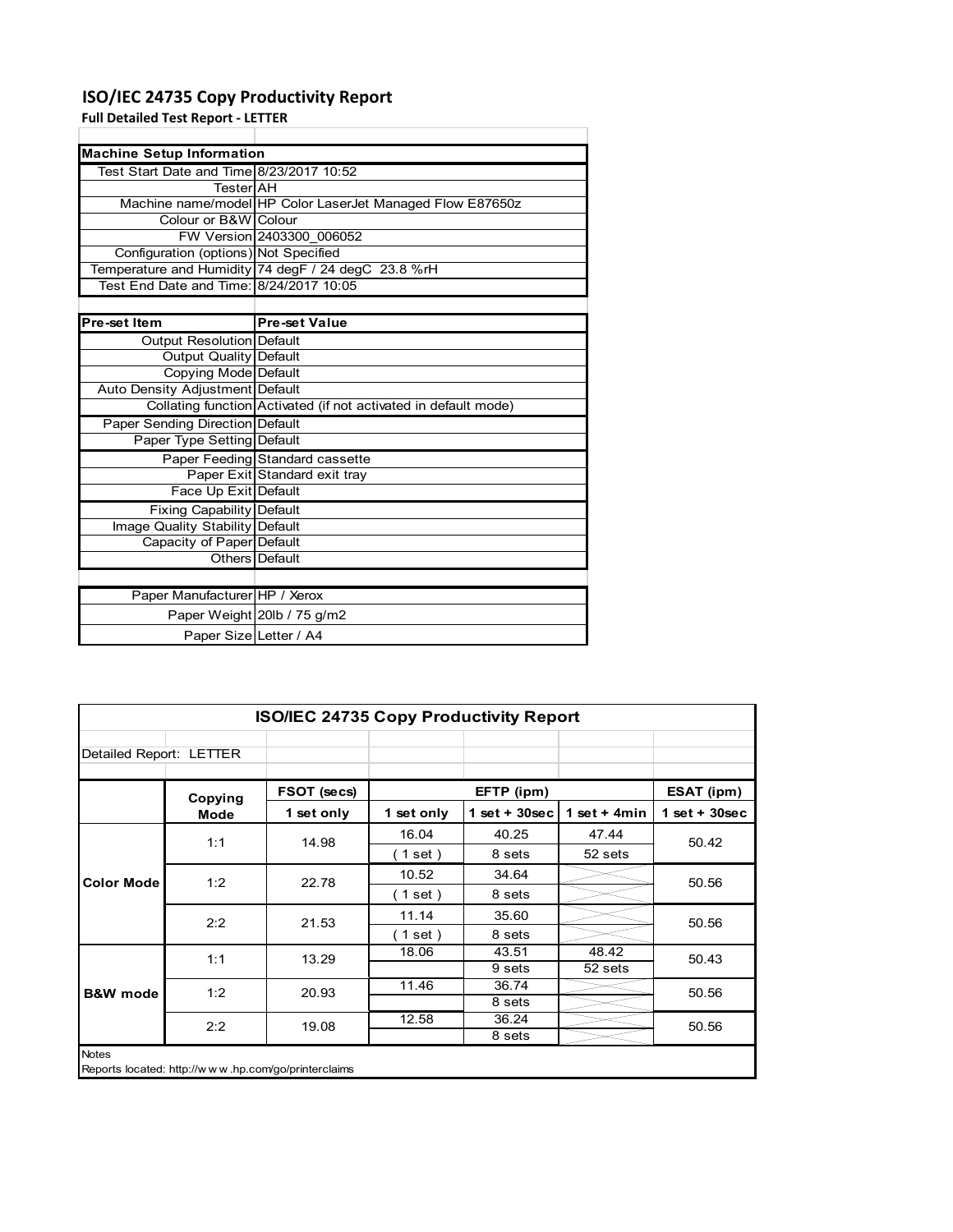# **ISO/IEC 24735 Copy Productivity Report**

**Full Detailed Test Report ‐ A4**

| <b>Machine Setup Information</b>         |                                                                 |
|------------------------------------------|-----------------------------------------------------------------|
| Test Start Date and Time 8/23/2017 10:52 |                                                                 |
| TesterlAH                                |                                                                 |
|                                          | Machine name/model HP Color LaserJet Managed Flow E87650z       |
| Colour or B&W Colour                     |                                                                 |
|                                          | FW Version 2403300 006052                                       |
| Configuration (options) Not Specified    |                                                                 |
|                                          | Temperature and Humidity 74 degF / 24 degC 23.8 %rH             |
| Test End Date and Time: 8/24/2017 10:05  |                                                                 |
|                                          |                                                                 |
| Pre-set Item                             | <b>Pre-set Value</b>                                            |
| Output Resolution Default                |                                                                 |
| <b>Output Quality Default</b>            |                                                                 |
| Copying Mode Default                     |                                                                 |
| Auto Density Adjustment Default          |                                                                 |
|                                          | Collating function Activated (if not activated in default mode) |
| <b>Paper Sending Direction Default</b>   |                                                                 |
| Paper Type Setting Default               |                                                                 |
|                                          | Paper Feeding Standard cassette                                 |
|                                          | Paper Exit Standard exit tray                                   |
| Face Up Exit Default                     |                                                                 |
| <b>Fixing Capability Default</b>         |                                                                 |
| Image Quality Stability Default          |                                                                 |
| Capacity of Paper Default                |                                                                 |
|                                          | Others Default                                                  |
|                                          |                                                                 |
| Paper Manufacturer HP / Xerox            |                                                                 |
|                                          | Paper Weight 20lb / 75 g/m2                                     |
| Paper Size Letter / A4                   |                                                                 |

|                     | ISO/IEC 24735 Copy Productivity Report |                                                     |            |                 |                 |                 |  |  |  |
|---------------------|----------------------------------------|-----------------------------------------------------|------------|-----------------|-----------------|-----------------|--|--|--|
| Detailed Report: A4 |                                        |                                                     |            |                 |                 |                 |  |  |  |
|                     | Copying                                | FSOT (secs)                                         |            | EFTP (ipm)      |                 | ESAT (ipm)      |  |  |  |
|                     | Mode                                   | 1 set only                                          | 1 set only | $1$ set + 30sec | 1 set $+$ 4 min | $1$ set + 30sec |  |  |  |
| Colour              | 1:1                                    | 13.19                                               | 18.19      | 41.21           | 47.46           | 50.40           |  |  |  |
|                     |                                        |                                                     | (1 set)    | 8 sets          | 52 sets         |                 |  |  |  |
|                     | 1:2                                    | 19.89                                               | 12.06      | 35.60           |                 | 50.54           |  |  |  |
| Mode                |                                        |                                                     | (1 set)    | 8 sets          |                 |                 |  |  |  |
|                     | 2:2                                    | 20.94                                               | 11.46      | 35.50           |                 | 50.56           |  |  |  |
|                     |                                        |                                                     | (1 set)    | 8 sets          |                 |                 |  |  |  |
| <b>B&amp;W</b> mode | 1:1                                    | 14.22                                               | 16.89      | 41.40           | 48.95           | 50.41           |  |  |  |
|                     |                                        |                                                     |            | 8 sets          | 52 sets         |                 |  |  |  |
|                     | 1:2                                    | 18.60                                               | 12.88      | 36.94           |                 | 50.56           |  |  |  |
|                     |                                        |                                                     |            | 8 sets          |                 |                 |  |  |  |
|                     | 2:2                                    | 19.50                                               | 12.30      | 37.02           |                 | 50.58           |  |  |  |
|                     |                                        |                                                     |            | 8 sets          |                 |                 |  |  |  |
| <b>Notes</b>        |                                        | Reports located: http://www.hp.com/go/printerclaims |            |                 |                 |                 |  |  |  |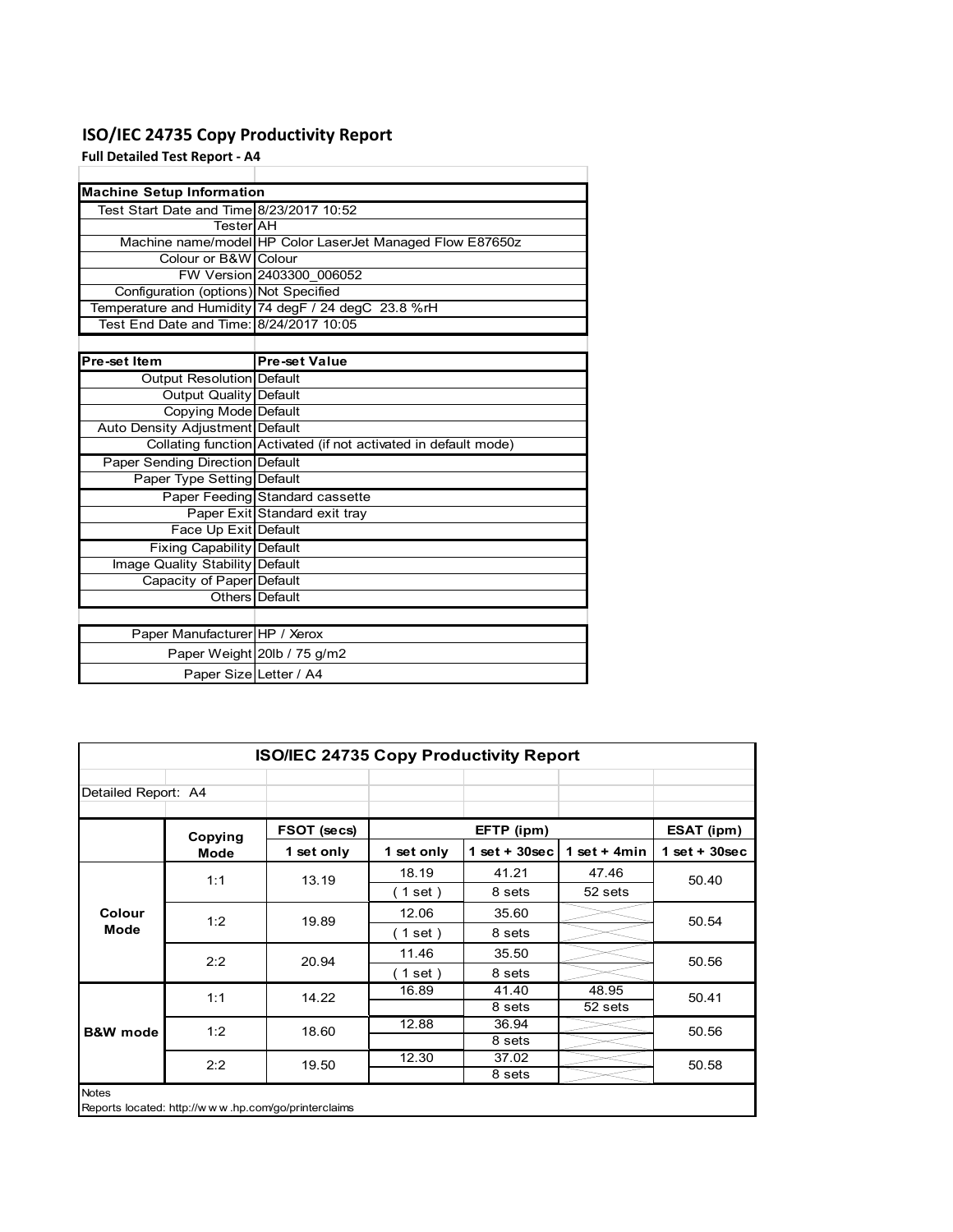# **ISO/IEC 17991 Scanning Productivity Report Full Detailed Test Report ‐ LETTER Machine Setup Information**

|                | <b>Machine Setup Information</b> |                                          |  |  |  |  |
|----------------|----------------------------------|------------------------------------------|--|--|--|--|
|                | Fest Start Date and Time         | 7/28/2017 10:24                          |  |  |  |  |
|                | Tester                           | AH                                       |  |  |  |  |
|                | Machine name/model               | HP Color LaserJet Managed Flow E87650z   |  |  |  |  |
|                | Colour or B&W                    | Colour                                   |  |  |  |  |
|                | Configuration (options)          | Default                                  |  |  |  |  |
|                | Temperature and Humidity         | 74 degF / 24 degC 23.8 %rH               |  |  |  |  |
|                | Voltage                          | 110V                                     |  |  |  |  |
|                | Test End Date and Time           | 7/28/2017 18:13                          |  |  |  |  |
|                |                                  |                                          |  |  |  |  |
|                | <b>Preset Item</b>               | <b>Preset Value</b>                      |  |  |  |  |
|                | Scanning resolution              | default (200 dpi)                        |  |  |  |  |
|                | Colour or grey scale/B&W         | default (colour)                         |  |  |  |  |
| Mode           | Duplex / simplex                 | default (simplex)                        |  |  |  |  |
|                | Original page size               | default (A4)                             |  |  |  |  |
| and<br>Setting | Paper feed orientation           | default (long edge)                      |  |  |  |  |
|                | Scan destination                 | default (shared network)                 |  |  |  |  |
|                | <b>Storing File Type</b>         | default (PDF-multi)                      |  |  |  |  |
|                | Auto scan quality adjustment     | default (factory preset default setting) |  |  |  |  |
|                | Paper feed direction             | default (long edge)                      |  |  |  |  |
| <b>ADF</b>     | Output orientation               | default                                  |  |  |  |  |
| Paper-path     | Scanning unit                    | default (duplex ADF)                     |  |  |  |  |

| <b>Scanning Mode</b><br>File format<br>Scanning<br>Resolution<br>version<br>side<br>(ipm)<br>single sided<br>126.37<br><b>PDF 1.4</b><br>200<br>Colour<br>double sided<br>252.90<br>single sided<br>127.04<br><b>PDF 1.4</b><br><b>B&amp;W</b><br>200 | <b>Summary Report: Letter</b> |  |  |              |                           |
|-------------------------------------------------------------------------------------------------------------------------------------------------------------------------------------------------------------------------------------------------------|-------------------------------|--|--|--------------|---------------------------|
|                                                                                                                                                                                                                                                       |                               |  |  |              | <b>Measurement result</b> |
|                                                                                                                                                                                                                                                       |                               |  |  |              | scESAT 30secA             |
|                                                                                                                                                                                                                                                       |                               |  |  |              |                           |
|                                                                                                                                                                                                                                                       |                               |  |  |              |                           |
|                                                                                                                                                                                                                                                       |                               |  |  |              |                           |
|                                                                                                                                                                                                                                                       |                               |  |  |              |                           |
|                                                                                                                                                                                                                                                       |                               |  |  | double sided | 253.15                    |

**ISO/IEC 17991 - Scan Summary Report: Network Folder Productivity Measurement**

| <b>Summary Report: Letter</b> |                      |            |              |                           |                  |               |  |
|-------------------------------|----------------------|------------|--------------|---------------------------|------------------|---------------|--|
|                               | <b>Scanning Mode</b> |            |              | <b>Measurement result</b> |                  |               |  |
|                               | File format          | Resolution | Scanning     | scEFTP 30secF             | File size 30secF | Number of     |  |
|                               | version              |            | side         | (ipm)                     | (Mbyte)          | Sets (30secF) |  |
| <b>PDF 1.4</b><br>Colour      |                      | 200        | single sided | 52.31                     | 9.01             | 17.00         |  |
|                               |                      |            | double sided | 76.71                     | 18.30            | 35.00         |  |
| B&W                           | <b>PDF 1.4</b>       | 200        | single sided | 78.72                     | 3.23             | 17.00         |  |
|                               |                      |            | double sided | 139.73                    | 6.39             | 34.00         |  |
| <b>Notes</b>                  |                      |            |              |                           |                  |               |  |

┓

Notes 1) For more information see http://w w w .hp.com/go/printerclaims. 2) For the B/W results, the device scan setting is set to "Scan in B/W".

| ISO/IEC 17991 - Scan Full Report: ADF Productivity Measurement |                        |                       |                  |                       |                           |                        |  |  |
|----------------------------------------------------------------|------------------------|-----------------------|------------------|-----------------------|---------------------------|------------------------|--|--|
| <b>Summary Report: Letter</b>                                  |                        |                       |                  |                       |                           |                        |  |  |
|                                                                | <b>Scanning Mode</b>   |                       |                  |                       | <b>Measurement result</b> |                        |  |  |
|                                                                | File format<br>version | Resolution            | Scanning<br>side | scFFTP 1setA<br>(ipm) | scEETP 30secA<br>(ipm)    | scESAT 30secA<br>(ipm) |  |  |
| Colour                                                         |                        | <b>PDF 1.4</b><br>200 | single sided     | 42.55                 | 112.89                    | 126.37                 |  |  |
|                                                                |                        |                       | double sided     | 46.02                 | 227.18                    | 252.9                  |  |  |
| <b>B&amp;W</b>                                                 | <b>PDF 1.4</b>         | 200                   | single sided     | 42.29                 | 111.53                    | 127.04                 |  |  |
|                                                                |                        |                       | double sided     | 47.47                 | 224.76                    | 253.15                 |  |  |
| <b>Notes</b>                                                   |                        |                       |                  |                       |                           |                        |  |  |

Notes 1) For more information see http://w w w .hp.com/go/printerclaims. 2) For the B/W results, the device scan setting is set to "Scan in B/W".

| ISO/IEC 17991 - Scan Full Report: Network Folder Productivity Measurement |                        |            |                  |                           |                        |                             |                               |  |  |  |
|---------------------------------------------------------------------------|------------------------|------------|------------------|---------------------------|------------------------|-----------------------------|-------------------------------|--|--|--|
| <b>Summary Report: Letter</b>                                             |                        |            |                  |                           |                        |                             |                               |  |  |  |
| <b>Scanning Mode</b>                                                      |                        |            |                  | <b>Measurement result</b> |                        |                             |                               |  |  |  |
|                                                                           | File format<br>version | Resolution | Scanning<br>side | scFFTP 1setF<br>(ipm)     | scEFTP 30secF<br>(ipm) | File size 30secF<br>(Mbyte) | Number of<br>Sets<br>(30secF) |  |  |  |
| Colour                                                                    | PDF 1.4                | 200        | single sided     | 24.23                     | 52.31                  | 9.01                        | 17                            |  |  |  |
|                                                                           |                        |            | double sided     | 24.00                     | 76.71                  | 18.30                       | 35                            |  |  |  |
| <b>B&amp;W</b>                                                            | <b>PDF 1.4</b>         | 200        | single sided     | 30.00                     | 78.72                  | 3.23                        | 17                            |  |  |  |
|                                                                           |                        |            | double sided     | 28.33                     | 139.73                 | 6.39                        | 34                            |  |  |  |
| <b>Notes</b>                                                              |                        |            |                  |                           |                        |                             |                               |  |  |  |

|            | <b>Test System Parameters</b> |                                                       |  |  |
|------------|-------------------------------|-------------------------------------------------------|--|--|
|            | Item                          | Value                                                 |  |  |
|            | Computer name                 | HP Compaq Elite 8300 Small Form Factor                |  |  |
|            | Processor                     | Intel Core i7 -3770, 3.4 GHz                          |  |  |
|            | System Chip Set               | Intel C216 Chipset Family SMBus Host Controller       |  |  |
|            | <b>System Board</b>           | System devices, default system BIOS                   |  |  |
|            | <b>System Memory</b>          | 4 GB                                                  |  |  |
| System     | Hard Drive Subsystem          | Standard disk drive (Seagate)                         |  |  |
|            | Video Subsystem               | AMD Radeon HD 6350                                    |  |  |
|            | <b>Optical Drive</b>          | HP DVD A DH16aCSHR ATA                                |  |  |
|            | I/O Subsystem                 | <b>Builtin</b>                                        |  |  |
|            | <b>USB Subsystem</b>          | USB 2.0/3.0                                           |  |  |
|            | <b>Operating System</b>       | Windows 7 Business/Ultimate, 64 bit, Build 7601, SP 1 |  |  |
|            | I ocation of network folder   | PC.                                                   |  |  |
|            | Internet Protocol             | IP <sub>v4</sub>                                      |  |  |
| Scanning   | <b>Transfer Protocol</b>      | <b>SMB</b>                                            |  |  |
| Device     | Hub                           | Trendnet Router and Gbit Switch                       |  |  |
| Connection | Network Speed                 | TCP 10/1000 Mbit Ethernet                             |  |  |
|            | <b>Connetion Cable</b>        | Cat6 Straight cable                                   |  |  |
|            | Wireless router               | No use                                                |  |  |
|            | Others                        | No use                                                |  |  |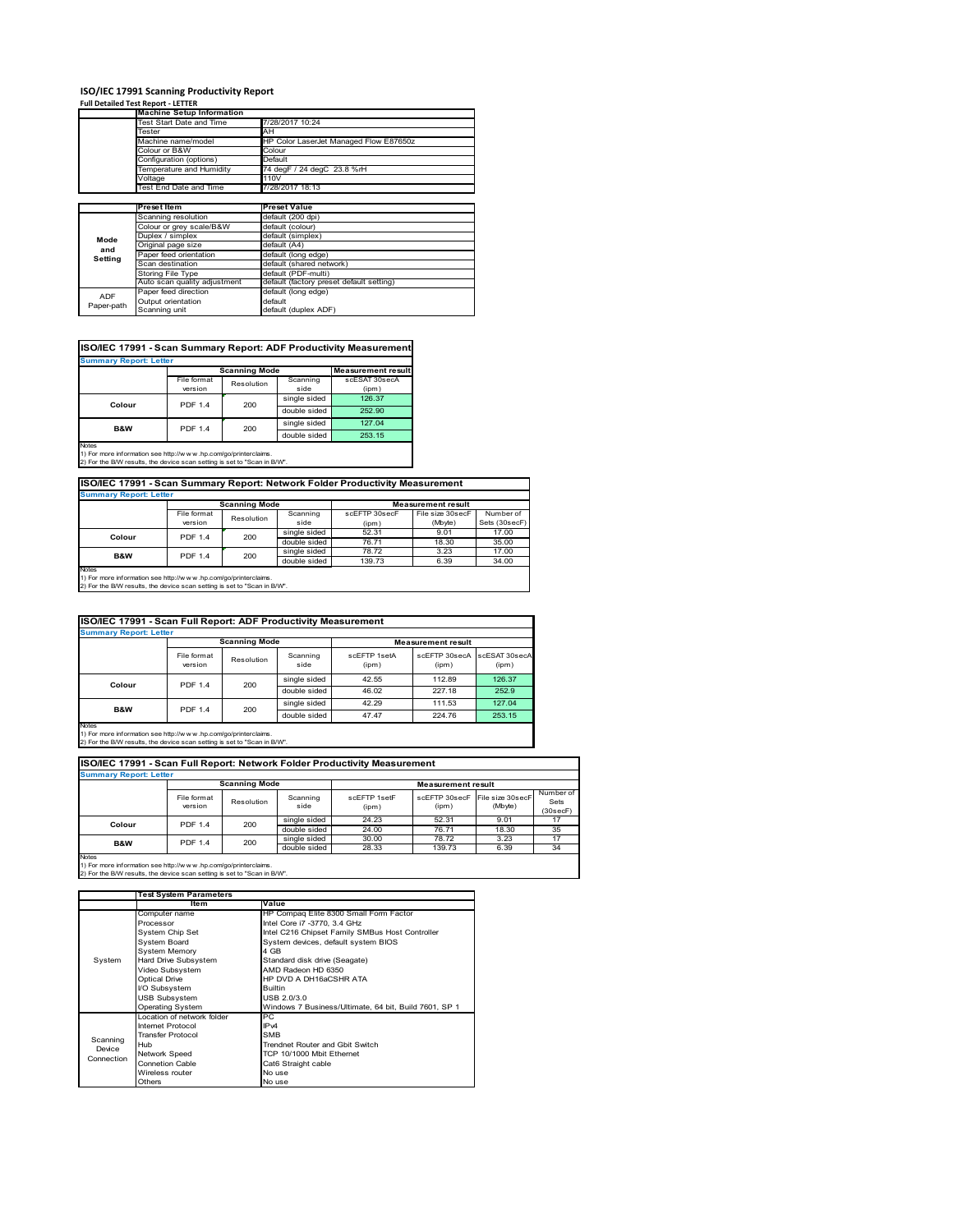#### **ISO/IEC 17991 Scanning Productivity Report Full Detailed Test Report ‐ A4**

| $1.911$ Decented Test Report - $7.7$ |                                  |                                          |  |  |  |  |
|--------------------------------------|----------------------------------|------------------------------------------|--|--|--|--|
|                                      | <b>Machine Setup Information</b> |                                          |  |  |  |  |
|                                      | <b>Test Start Date and Time</b>  | 7/28/2017 10:24                          |  |  |  |  |
|                                      | Tester                           | AH                                       |  |  |  |  |
|                                      | Machine name/model               | HP Color LaserJet Managed Flow E87650z   |  |  |  |  |
|                                      | Colour or B&W                    | Colour                                   |  |  |  |  |
|                                      | Configuration (options)          | Default                                  |  |  |  |  |
|                                      | Temperature and Humidity         | 74 degF / 24 degC 23.8 %rH               |  |  |  |  |
|                                      | Voltage                          | 110V                                     |  |  |  |  |
|                                      | Test End Date and Time           | 7/28/2017 18:13                          |  |  |  |  |
|                                      |                                  |                                          |  |  |  |  |
|                                      | <b>Preset Item</b>               | <b>Preset Value</b>                      |  |  |  |  |
|                                      | Scanning resolution              | default (200 dpi)                        |  |  |  |  |
|                                      | Colour or grey scale/B&W         | default (colour)                         |  |  |  |  |
| Mode                                 | Duplex / simplex                 | default (simplex)                        |  |  |  |  |
| and                                  | Original page size               | default (A4)                             |  |  |  |  |
| Setting                              | Paper feed orientation           | default (long edge)                      |  |  |  |  |
|                                      | Scan destination                 | default (shared network)                 |  |  |  |  |
|                                      | Storing File Type                | default (PDF-multi)                      |  |  |  |  |
|                                      | Auto scan quality adjustment     | default (factory preset default setting) |  |  |  |  |
| <b>ADF</b>                           | Paper feed direction             | default (long edge)                      |  |  |  |  |
|                                      | Output orientation               | default                                  |  |  |  |  |
| Paper-path                           | Scanning unit                    | default (duplex ADF)                     |  |  |  |  |

## **ISO/IEC 17991 - Scan Summary Report: ADF Productivity Measurement**

| <b>Summary Report: A4</b> |                |                      |                           |               |  |  |  |  |
|---------------------------|----------------|----------------------|---------------------------|---------------|--|--|--|--|
|                           |                | <b>Scanning Mode</b> | <b>Measurement result</b> |               |  |  |  |  |
|                           | File format    | Resolution           | Scanning                  | scESAT 30secA |  |  |  |  |
|                           | version        |                      | side                      | (ipm)         |  |  |  |  |
| Colour                    | <b>PDF 1.4</b> | 200                  | single sided              | 132.59        |  |  |  |  |
|                           |                |                      | double sided              | 265.44        |  |  |  |  |
| <b>B&amp;W</b>            | <b>PDF 1.4</b> | 200                  | single sided              | 132.65        |  |  |  |  |
|                           |                |                      | double sided              | 265.70        |  |  |  |  |
| <b>Notes</b>              |                |                      |                           |               |  |  |  |  |

1) For more information see http://w w w .hp.com/go/printerclaims. 2) For the B/W results, the device scan setting is set to "Scan in B/W".

# **ISO/IEC 17991 - Scan Summary Report: Network Folder Productivity Measurement Summary Report: A4**

| <b>JUILLIALY REDUIL AT</b> |                      |            |              |                           |                  |               |  |
|----------------------------|----------------------|------------|--------------|---------------------------|------------------|---------------|--|
|                            | <b>Scanning Mode</b> |            |              | <b>Measurement result</b> |                  |               |  |
|                            | File format          | Resolution | Scanning     | scEFTP 30secF             | File size 30secF | Number of     |  |
|                            | version              |            | side         | (ipm)                     | (Mbyte)          | Sets (30secF) |  |
| Colour                     | <b>PDF 1.4</b>       | 200        | single sided | 68.13                     | 9.28             | 18.00         |  |
|                            |                      |            | double sided | 72.47                     | 12.36            | 36.00         |  |
| B&W                        | <b>PDF 1.4</b>       | 200        | single sided | 97.09                     | 3.42             | 18.00         |  |
|                            |                      |            | double sided | 94.91                     | 6.40             | 35.00         |  |
| <b>Notes</b>               |                      |            |              |                           |                  |               |  |

Notes 1) For more information see http://w w w .hp.com/go/printerclaims. 2) For the B/W results, the device scan setting is set to "Scan in B/W".

| ISO/IEC 17991 - Scan Full Report: ADF Productivity Measurement |                        |                       |                  |                           |                        |                        |  |  |
|----------------------------------------------------------------|------------------------|-----------------------|------------------|---------------------------|------------------------|------------------------|--|--|
| <b>Summary Report: A4</b>                                      |                        |                       |                  |                           |                        |                        |  |  |
|                                                                | <b>Scanning Mode</b>   |                       |                  | <b>Measurement result</b> |                        |                        |  |  |
|                                                                | File format<br>version | Resolution            | Scanning<br>side | scFFTP 1setA<br>(ipm)     | scEFTP 30secA<br>(ipm) | scESAT 30secA<br>(ipm) |  |  |
| Colour                                                         |                        | <b>PDF 1.4</b><br>200 | single sided     | 41.86                     | 118.01                 | 132.59                 |  |  |
|                                                                |                        |                       | double sided     | 47.38                     | 237.41                 | 265.44                 |  |  |
| <b>B&amp;W</b>                                                 | <b>PDF 1.4</b>         | 200                   | single sided     | 43.63                     | 119.12                 | 132.65                 |  |  |
|                                                                |                        |                       | double sided     | 48.98                     | 236.6                  | 265.7                  |  |  |
| <b>Notes</b>                                                   |                        |                       |                  |                           |                        |                        |  |  |

Notes 1) For more information see http://w w w .hp.com/go/printerclaims. 2) For the B/W results, the device scan setting is set to "Scan in B/W".

| ISO/IEC 17991 - Scan Full Report: Network Folder Productivity Measurement |                        |                      |                  |                       |                           |                                           |                               |  |
|---------------------------------------------------------------------------|------------------------|----------------------|------------------|-----------------------|---------------------------|-------------------------------------------|-------------------------------|--|
| <b>Summary Report: A4</b>                                                 |                        |                      |                  |                       |                           |                                           |                               |  |
|                                                                           |                        | <b>Scanning Mode</b> |                  |                       | <b>Measurement result</b> |                                           |                               |  |
|                                                                           | File format<br>version | Resolution           | Scanning<br>side | scFFTP 1setF<br>(ipm) | (ipm)                     | scEFTP 30secF File size 30secF<br>(Mbyte) | Number of<br>Sets<br>(30secF) |  |
| Colour                                                                    | <b>PDF 1.4</b>         | 200                  | single sided     | 21.81                 | 68.13                     | 9.28                                      | 18                            |  |
|                                                                           |                        |                      | double sided     | 26.66                 | 72.47                     | 12.36                                     | 36                            |  |
| <b>B&amp;W</b>                                                            | <b>PDF 1.4</b>         | 200                  | single sided     | 30.47                 | 97.09                     | 3.42                                      | 18                            |  |
|                                                                           |                        |                      | double sided     | 28.33                 | 94.91                     | 6.40                                      | 35                            |  |
| <b>Notes</b>                                                              |                        |                      |                  |                       |                           |                                           |                               |  |

|            | <b>Test System Parameters</b> |                                                       |  |  |
|------------|-------------------------------|-------------------------------------------------------|--|--|
|            | Item                          | Value                                                 |  |  |
|            | Computer name                 | HP Compaq Elite 8300 Small Form Factor                |  |  |
|            | Processor                     | Intel Core i7 -3770, 3.4 GHz                          |  |  |
|            | System Chip Set               | Intel C216 Chipset Family SMBus Host Controller       |  |  |
|            | <b>System Board</b>           | System devices, default system BIOS                   |  |  |
|            | <b>System Memory</b>          | 4 GB                                                  |  |  |
| System     | Hard Drive Subsystem          | Standard disk drive (Seagate)                         |  |  |
|            | Video Subsystem               | AMD Radeon HD 6350                                    |  |  |
|            | <b>Optical Drive</b>          | HP DVD A DH16aCSHR ATA                                |  |  |
|            | I/O Subsystem                 | <b>Builtin</b>                                        |  |  |
|            | <b>USB Subsystem</b>          | USB 2.0/3.0                                           |  |  |
|            | Operating System              | Windows 7 Business/Ultimate, 64 bit, Build 7601, SP 1 |  |  |
|            | I ocation of network folder   | РC                                                    |  |  |
|            | Internet Protocol             | IP <sub>v4</sub>                                      |  |  |
| Scanning   | <b>Transfer Protocol</b>      | <b>SMB</b>                                            |  |  |
| Device     | Hub                           | Trendnet Router and Gbit Switch                       |  |  |
| Connection | Network Speed                 | TCP 10/1000 Mbit Ethernet                             |  |  |
|            | <b>Connetion Cable</b>        | Cat6 Straight cable                                   |  |  |
|            | Wireless router               | No use                                                |  |  |
|            | Others                        | No use                                                |  |  |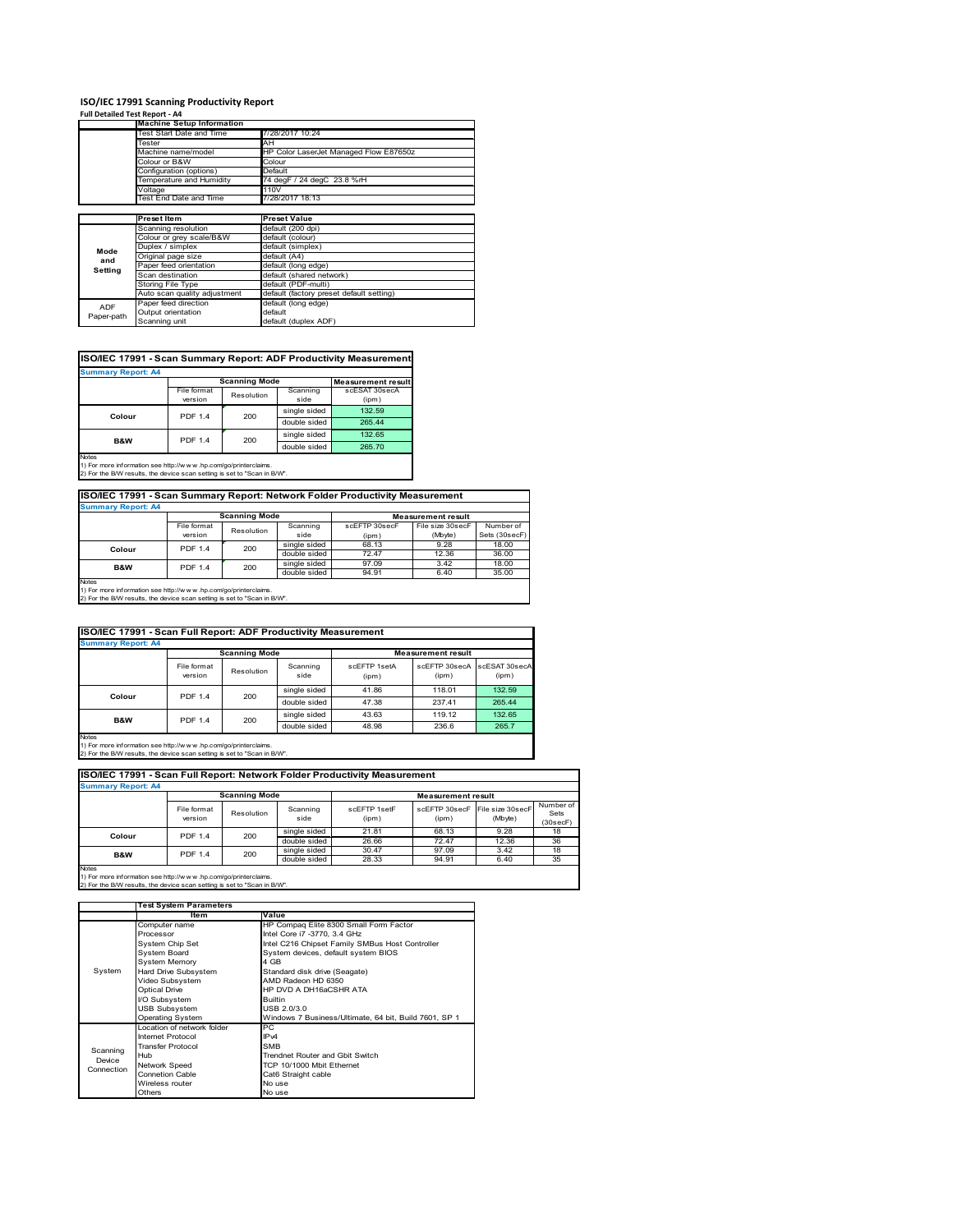## **ISO/IEC 17991 Scanning Productivity Report**

|            | <b>Full Detailed Test Report - Tabloid</b> |                                          |  |  |
|------------|--------------------------------------------|------------------------------------------|--|--|
|            | <b>Machine Setup Information</b>           |                                          |  |  |
|            | Test Start Date and Time                   | 7/28/2017 10:24                          |  |  |
|            | Tester                                     | AH                                       |  |  |
|            | Machine name/model                         | HP Color LaserJet Managed Flow E87650z   |  |  |
|            | Colour or B&W                              | Colour                                   |  |  |
|            | Configuration (options)                    | Default                                  |  |  |
|            | Temperature and Humidity                   | 74 deaF / 24 deaC 23.8 %rH               |  |  |
|            | Voltage                                    | 110V                                     |  |  |
|            | Test End Date and Time                     | 7/28/2017 18:13                          |  |  |
|            |                                            |                                          |  |  |
|            | <b>Preset Item</b>                         | <b>Preset Value</b>                      |  |  |
|            | Scanning resolution                        | default (200 dpi)                        |  |  |
|            | Colour or grey scale/B&W                   | default (colour)                         |  |  |
| Mode       | Duplex / simplex                           | default (simplex)                        |  |  |
| and        | Original page size                         | default (A4)                             |  |  |
| Setting    | Paper feed orientation                     | default (long edge)                      |  |  |
|            | Scan destination                           | default (shared network)                 |  |  |
|            | Storing File Type                          | default (PDF-multi)                      |  |  |
|            | Auto scan quality adjustment               | default (factory preset default setting) |  |  |
| <b>ADF</b> | Paper feed direction                       | default (long edge)                      |  |  |
| Paper-path | Output orientation                         | default                                  |  |  |
|            | Scanning unit                              | default (duplex ADF)                     |  |  |

## **ISO/IEC 17991 - Scan Summary Report: ADF Productivity Measurement**

| <b>Summary Report: Tabloid</b> |                        |                      |                  |                           |  |  |
|--------------------------------|------------------------|----------------------|------------------|---------------------------|--|--|
|                                |                        | <b>Scanning Mode</b> |                  | <b>Measurement result</b> |  |  |
|                                | File format<br>version | Resolution           | Scanning<br>side | scESAT 30secA<br>(ipm)    |  |  |
|                                | <b>PDF 1.4</b>         |                      | single sided     | 77.48                     |  |  |
| Colour                         |                        | 200                  | double sided     | 154.67                    |  |  |
| <b>B&amp;W</b>                 | <b>PDF 1.4</b>         | 200                  | single sided     | 77.38                     |  |  |
|                                |                        |                      | double sided     | 154.99                    |  |  |
| <b>Notes</b>                   |                        |                      |                  |                           |  |  |

Notes 1) For more information see http://w w w .hp.com/go/printerclaims. 2) For the B/W results, the device scan setting is set to "Scan in B/W".

## **ISO/IEC 17991 - Scan Summary Report: Network Folder Productivity Measurement**

| <b>Summary Report: Tabloid</b> |                      |            |              |                           |                  |               |  |
|--------------------------------|----------------------|------------|--------------|---------------------------|------------------|---------------|--|
|                                | <b>Scanning Mode</b> |            |              | <b>Measurement result</b> |                  |               |  |
|                                | File format          | Resolution | Scanning     | scEFTP 30secF             | File size 30secF | Number of     |  |
|                                | version              |            | side         | (ipm)                     | (Mbyte)          | Sets (30secF) |  |
| Colour                         | <b>PDF 1.4</b>       | 200        | single sided | 39.00                     | 14.17            | 13.00         |  |
|                                |                      |            | double sided | 39.31                     | 24.23            | 24.00         |  |
| <b>B&amp;W</b>                 | <b>PDF 1.4</b>       | 200        | single sided | 49.57                     | 4.93             | 13.00         |  |
|                                |                      |            | double sided | 98.56                     | 7.88             | 23.00         |  |
| Notes                          |                      |            |              |                           |                  |               |  |

Notes 1) For more information see http://w w w .hp.com/go/printerclaims. 2) For the B/W results, the device scan setting is set to "Scan in B/W".

| <b>ISO/IEC 17991 - Scan Full Report: ADF Productivity Measurement</b> |                                  |                      |                  |                       |                                      |        |  |  |
|-----------------------------------------------------------------------|----------------------------------|----------------------|------------------|-----------------------|--------------------------------------|--------|--|--|
| <b>Summary Report: Tabloid</b>                                        |                                  |                      |                  |                       |                                      |        |  |  |
|                                                                       |                                  | <b>Scanning Mode</b> |                  |                       | <b>Measurement result</b>            |        |  |  |
|                                                                       | File format<br>version           | Resolution           | Scanning<br>side | scFFTP 1setA<br>(ipm) | scEFTP 30secA scESAT 30secA<br>(ipm) | (ipm)  |  |  |
| Colour                                                                | <b>PDF 1.4</b>                   | 200                  | single sided     | 29.00                 | 70.32                                | 77.48  |  |  |
|                                                                       |                                  |                      | double sided     | 40.64                 | 139.64                               | 154.67 |  |  |
|                                                                       | <b>B&amp;W</b><br><b>PDF 1.4</b> | 200                  | single sided     | 33.05                 | 69.15                                | 77.38  |  |  |
|                                                                       |                                  |                      | double sided     | 39.90                 | 139.86                               | 154.99 |  |  |
| Notes                                                                 |                                  |                      |                  |                       |                                      |        |  |  |

Notes 1) For more information see http://w w w .hp.com/go/printerclaims. 2) For the B/W results, the device scan setting is set to "Scan in B/W".

| ISO/IEC 17991 - Scan Full Report: Network Folder Productivity Measurement |                        |                       |                  |                       |                                         |         |                               |  |  |
|---------------------------------------------------------------------------|------------------------|-----------------------|------------------|-----------------------|-----------------------------------------|---------|-------------------------------|--|--|
| <b>Summary Report: Tabloid</b>                                            |                        |                       |                  |                       |                                         |         |                               |  |  |
|                                                                           |                        | <b>Scanning Mode</b>  |                  |                       | <b>Measurement result</b>               |         |                               |  |  |
|                                                                           | File format<br>version | Resolution            | Scanning<br>side | scFFTP 1setF<br>(ipm) | scEFTP 30secF File size 30secF<br>(ipm) | (Mbyte) | Number of<br>Sets<br>(30secF) |  |  |
| Colour                                                                    |                        | 200<br><b>PDF 1.4</b> | single sided     | 17.23                 | 39.00                                   | 14.17   | 13                            |  |  |
|                                                                           |                        |                       | double sided     | 18.46                 | 39.31                                   | 24.23   | 24                            |  |  |
| <b>B&amp;W</b>                                                            | <b>PDF 1.4</b>         | 200                   | single sided     | 21.23                 | 49.57                                   | 4.93    | 13                            |  |  |
|                                                                           |                        |                       | double sided     | 25.33                 | 98.56                                   | 7.88    | 23                            |  |  |
| <b>Notes</b>                                                              |                        |                       |                  |                       |                                         |         |                               |  |  |

|            | <b>Test System Parameters</b> |                                                       |  |  |
|------------|-------------------------------|-------------------------------------------------------|--|--|
|            | <b>Item</b>                   | Value                                                 |  |  |
|            | Computer name                 | HP Compaq Elite 8300 Small Form Factor                |  |  |
|            | Processor                     | Intel Core i7 -3770, 3.4 GHz                          |  |  |
|            | System Chip Set               | Intel C216 Chipset Family SMBus Host Controller       |  |  |
|            | <b>System Board</b>           | System devices, default system BIOS                   |  |  |
|            | <b>System Memory</b>          | 4 GB                                                  |  |  |
| System     | Hard Drive Subsystem          | Standard disk drive (Seagate)                         |  |  |
|            | Video Subsystem               | AMD Radeon HD 6350                                    |  |  |
|            | Optical Drive                 | HP DVD A DH16aCSHR ATA                                |  |  |
|            | I/O Subsystem                 | <b>Builtin</b>                                        |  |  |
|            | <b>USB Subsystem</b>          | USB 2.0/3.0                                           |  |  |
|            | <b>Operating System</b>       | Windows 7 Business/Ultimate, 64 bit, Build 7601, SP 1 |  |  |
|            | Location of network folder    | РC                                                    |  |  |
|            | Internet Protocol             | IP <sub>v4</sub>                                      |  |  |
| Scanning   | <b>Transfer Protocol</b>      | <b>SMB</b>                                            |  |  |
| Device     | Hub                           | Trendnet Router and Gbit Switch                       |  |  |
| Connection | Network Speed                 | TCP 10/1000 Mbit Ethernet                             |  |  |
|            | <b>Connetion Cable</b>        | Cat6 Straight cable                                   |  |  |
|            | Wireless router               | No use                                                |  |  |
|            | Others                        | No use                                                |  |  |